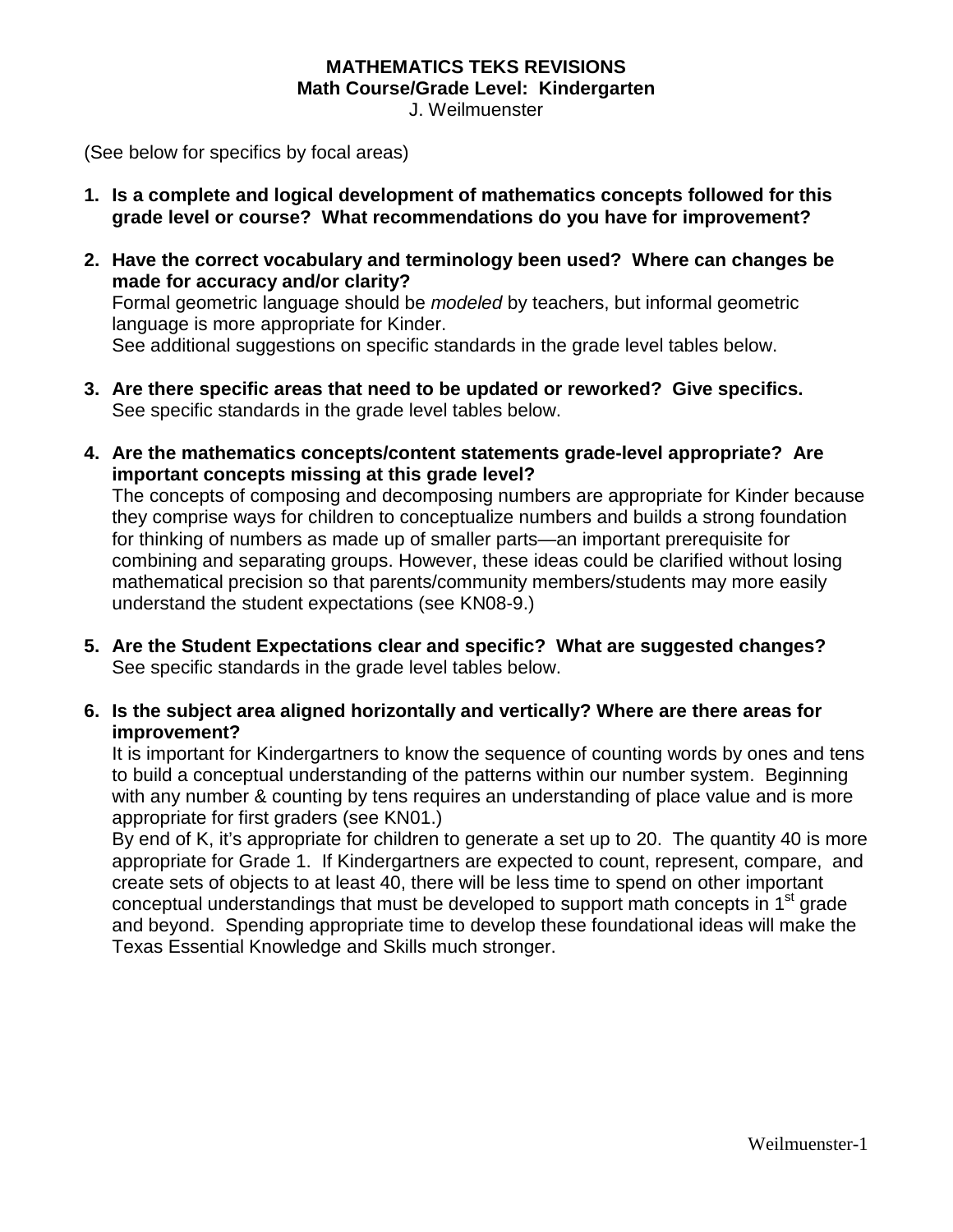| Kindergarten                                                                                                                                                                     | <b>Number and Operations</b>                                                                                                                                                                                                                                                                                                                                                                                                                                                                                                                                                                                                                                                                                                                                                                                                                                                               | Two-Dimensional and Three-<br><b>Dimensional Figures</b>                                                                                                                                                                                                                                                                                                                                                                                                                                                                                                                                                                                                                                                                                                                                                                                                                                            | Measurement and<br>Data                                                                                                                                                                                                                                                                                                                                                                                                                                                                                                                                                                           |
|----------------------------------------------------------------------------------------------------------------------------------------------------------------------------------|--------------------------------------------------------------------------------------------------------------------------------------------------------------------------------------------------------------------------------------------------------------------------------------------------------------------------------------------------------------------------------------------------------------------------------------------------------------------------------------------------------------------------------------------------------------------------------------------------------------------------------------------------------------------------------------------------------------------------------------------------------------------------------------------------------------------------------------------------------------------------------------------|-----------------------------------------------------------------------------------------------------------------------------------------------------------------------------------------------------------------------------------------------------------------------------------------------------------------------------------------------------------------------------------------------------------------------------------------------------------------------------------------------------------------------------------------------------------------------------------------------------------------------------------------------------------------------------------------------------------------------------------------------------------------------------------------------------------------------------------------------------------------------------------------------------|---------------------------------------------------------------------------------------------------------------------------------------------------------------------------------------------------------------------------------------------------------------------------------------------------------------------------------------------------------------------------------------------------------------------------------------------------------------------------------------------------------------------------------------------------------------------------------------------------|
| <b>Process</b><br>Standards:<br>ADD: Organize<br>work in order to<br>look for patterns;<br>use patterns to<br>generate<br>solutions, and<br>make<br>connections/predi<br>ctions. | KN02-07 Rewrite 40 as 20.<br>KN08-10 Rewrite for clarity.<br><b>KN11</b> This standard is appropriate<br>for Kindergarten because it<br>specifies the use of concrete<br>objects and builds an important<br>foundation for later<br>conceptualization of place value.<br>KN12 Part/part/whole language<br>provides clarity to this student<br>expectation while also maintaining<br>mathematical precision.<br>KN13 Within 10 is an appropriate<br>goal for Kinder. Children are still<br>conceptualizing the "teen"<br>numbers. Analyzing joining &<br>separating situations while using<br>numbers they have not yet<br>conceptualized gets in the way of<br>developing a strong foundational<br>understanding of the process of<br>adding and subtracting & may<br>prevent students from developing<br>fluency with math facts and their<br>application in problem solving later<br>on. | KG03-04 Formal geometric language<br>should be <i>modeled</i> by teachers, but<br>informal geometric language is more<br>appropriate for Kinder.<br>KG05 Not all rhombuses are<br>rectangles; only those with 90°<br>angles.<br>KG01, 06 Formal geometric<br>language should be modeled by<br>teachers-who should know the<br>mathematical definitions of<br>geometric figures, but informal<br>geometric language is more<br>appropriate for Kinder as they<br>learn the names of the figures.<br>KG07 Popsicle sticks, straws, &<br>modeling clay are difficult & time-<br>consuming for Kinder children to<br>manipulate, making this task more<br>appropriate for art centers. This will<br>save time for putting together building<br>blocks and/or composing and<br>decomposing 2-D figures with models<br>of 2-D shapes (such as pattern<br>blocks) which will accomplish the<br>same thing. | KM01-02 Include<br>comparative language<br>here for each<br>measureable<br>attribute:<br>longer/shorter than, or<br>the same length;<br>holds more/less, or<br>holds the same;<br>covers more/less or<br>the same; takes<br>more/less /same time;<br>heavier/lighter than,<br>or equal to;<br>hotter/colder than, or<br>the same as.<br>KM04 Language<br>such as, "collect<br>information, sort into<br>groups, and construct<br>graphs using real<br>objects or pictures in<br>order to ask and<br>answer questions" will<br>make this standard<br>more understandable<br>to parents & students. |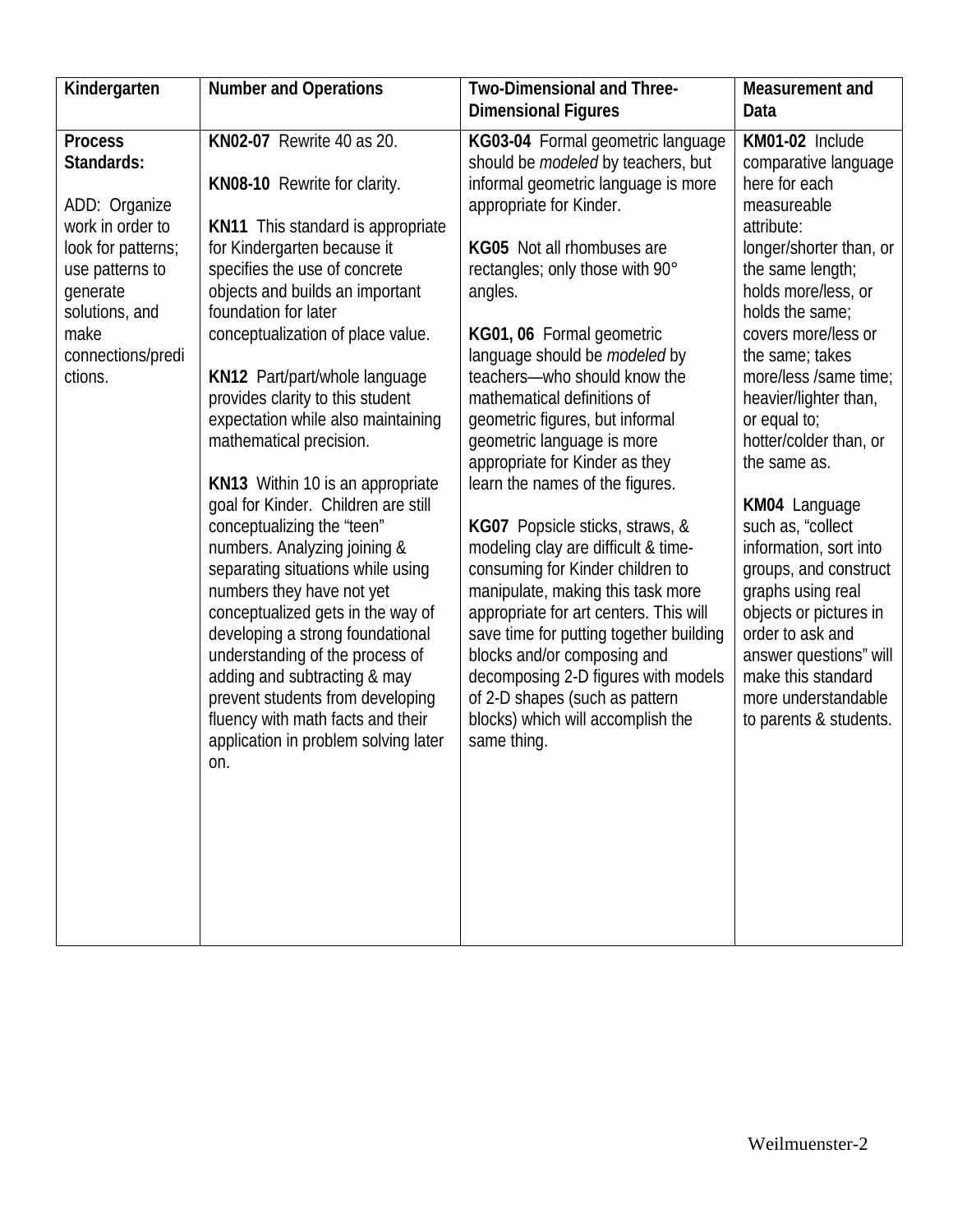### **MATHEMATICS TEKS REVISIONS Math Course/Grade Level: 1st Grade**

J. Weilmuenster

(See below for specifics by focal areas)

- **1. Is a complete and logical development of mathematics concepts followed for this grade level or course? What recommendations do you have for improvement?** The progression of development for rational numbers and integers is satisfactory, overall. There are several changes to the current TEKS that are positive additions.
- **2. Have the correct vocabulary and terminology been used? Where can changes be made for accuracy and/or clarity?** See specific standards in table below.
- **3. Are there specific areas that need to be updated or reworked? Give specifics.** Equality is such an important concept, it must be deliberately included wherever possible (see 1A02.)
- **4. Are the mathematics concepts/content statements grade-level appropriate? Are important concepts missing at this grade level?** Some standards would be better suited to  $2<sup>nd</sup>$  graders (see specific standards in table

below.) There is no mention of developing fraction concepts in Grade 1. If operations with fractions are to be mastered as early as  $4<sup>th</sup>$  and  $5<sup>th</sup>$  grade, fraction meanings must be conceptualized earlier also. Rather than using pairs of whole numbers to describe fractional parts of whole numbers (a ratio idea), it is beneficial for children to think of fractions as names that represent equal parts or fair shares.

- **5. Are the Student Expectations clear and specific? What are suggested changes?** See specific standards in table below.
- **6. Is the subject area aligned horizontally and vertically? Where are there areas for improvement?**

First graders are just beginning to recognize that numbers are composed of smaller numbers and still use counting to figure out number relationships. When asked to come up with a number that is 10 more or 10 less than a given number, most will count on or count back. Sufficient time and experiences with concrete objects will enable students to form a strong base on which to build more abstract mathematics to come. It will be important to give first graders time to use concrete objects to consolidate their place value understanding to prepare them to apply this concept in Grade 2.

The concept of the relationship of the size of the unit of measure and the number of units associated is important but takes time and repeated experiences measuring the same length using different sized units of length. Having it become a  $2<sup>nd</sup>$  grade expectation should strengthen the Texas Math TEKS and give  $1<sup>st</sup>$  graders the time they need. Replace 1M02 with a first grade student expectation to build this important foundational understanding.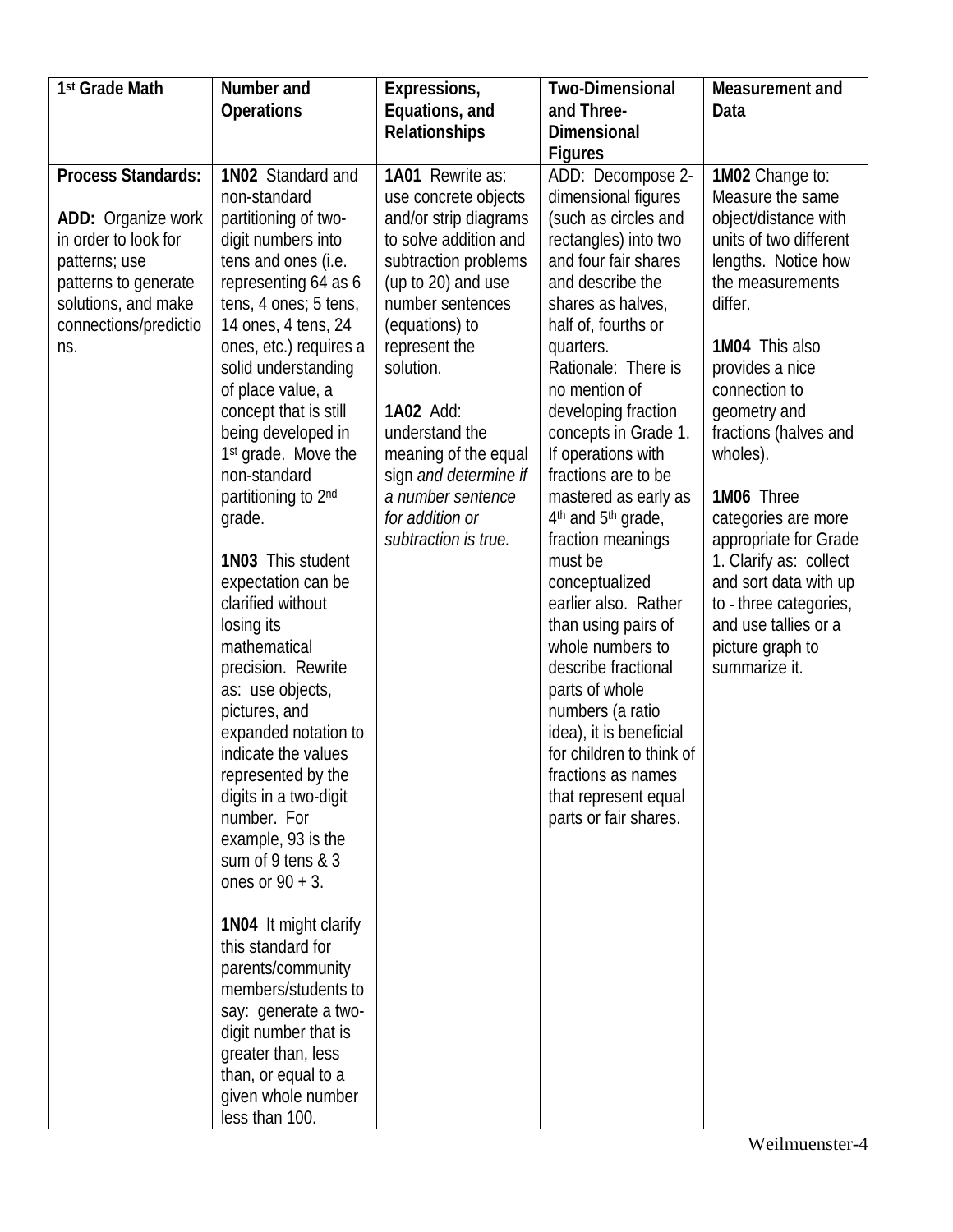| 1st Grade Math | Number and                         | Expressions,   | <b>Two-Dimensional</b> | Measurement and        |
|----------------|------------------------------------|----------------|------------------------|------------------------|
|                | <b>Operations</b>                  | Equations, and | and Three-             | Data                   |
|                |                                    | Relationships  | <b>Dimensional</b>     |                        |
|                |                                    |                | <b>Figures</b>         |                        |
|                | 1N07 As it is                      |                | 1G01 Students at       | 1M07 This language     |
|                | written, this may not              |                | this level DO need to  | can be clarified       |
|                | be appropriate for                 |                | describe these 2-      | without losing its     |
|                | Grade 1                            |                | dimensional figures    | mathematical           |
|                |                                    |                | but may not have the   | precision. Instead,    |
|                | 1N08 This is right on              |                | fine motor skills to   | rewrite as: draw       |
|                | target for Grade 1.                |                | DRAW them with         | conclusions,           |
|                |                                    |                | precision.             | generate, & answer     |
|                | 1N09 Considered                    |                |                        | questions using        |
|                | more appropriate for               |                | 1G02 Excellent!        | information            |
|                | Grade 2 as originally              |                |                        | organized in real-     |
|                | written. Appropriate               |                |                        | object graphs, picture |
|                | for Grade 1 as                     |                |                        | graphs, & bar-type     |
|                | rewritten: use                     |                |                        | graphs                 |
|                | concrete and visual                |                |                        |                        |
|                | models to determine                |                |                        |                        |
|                | the sum of a multiple              |                |                        |                        |
|                | of 10 (such as 50) &               |                |                        |                        |
|                | a one-digit number in              |                |                        |                        |
|                | mathematical & real-               |                |                        |                        |
|                | world problems,<br>within 100.1N13 |                |                        |                        |
|                | This seems to be a                 |                |                        |                        |
|                | reiteration of 1N10,               |                |                        |                        |
|                | 11, and 12. If it is               |                |                        |                        |
|                | NOT, it should be                  |                |                        |                        |
|                | rewritten so its                   |                |                        |                        |
|                | meaning is clarified.              |                |                        |                        |
|                |                                    |                |                        |                        |
|                | 1N16 Excellent!                    |                |                        |                        |
|                | ADD: Decompose 2-                  |                |                        |                        |
|                | dimensional figures                |                |                        |                        |
|                | (such as circles and               |                |                        |                        |
|                | rectangles) into two               |                |                        |                        |
|                | and four fair shares               |                |                        |                        |
|                | and describe the                   |                |                        |                        |
|                | shares as halves,                  |                |                        |                        |
|                | half of, fourths or                |                |                        |                        |
|                | quarters.                          |                |                        |                        |
|                |                                    |                |                        |                        |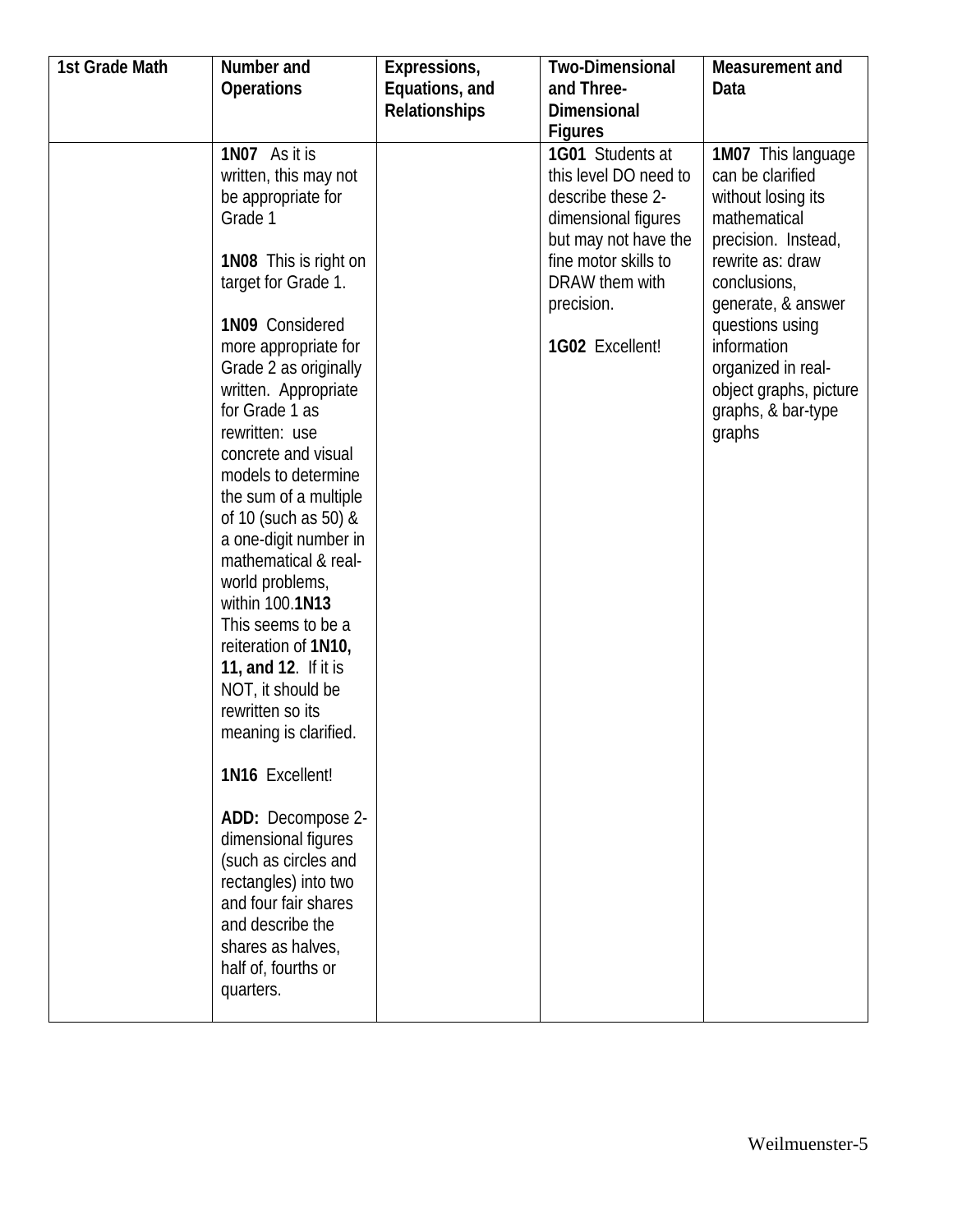# **MATHEMATICS TEKS REVISIONS Math Course/Grade Level: 2nd Grade**

J. Weilmuenster

(See below for specifics by focal areas)

- **1. Is a complete and logical development of mathematics concepts followed for this grade level or course? What recommendations do you have for improvement?**
- **2. Have the correct vocabulary and terminology been used? Where can changes be made for accuracy and/or clarity?**
- **3. Are there specific areas that need to be updated or reworked? Give specifics.**
- **4. Are the mathematics concepts/content statements grade-level appropriate? Are important concepts missing at this grade level?**
- **5. Are the Student Expectations clear and specific? What are suggested changes?**
- **6. Is the subject area aligned horizontally and vertically? Where are there areas for improvement?**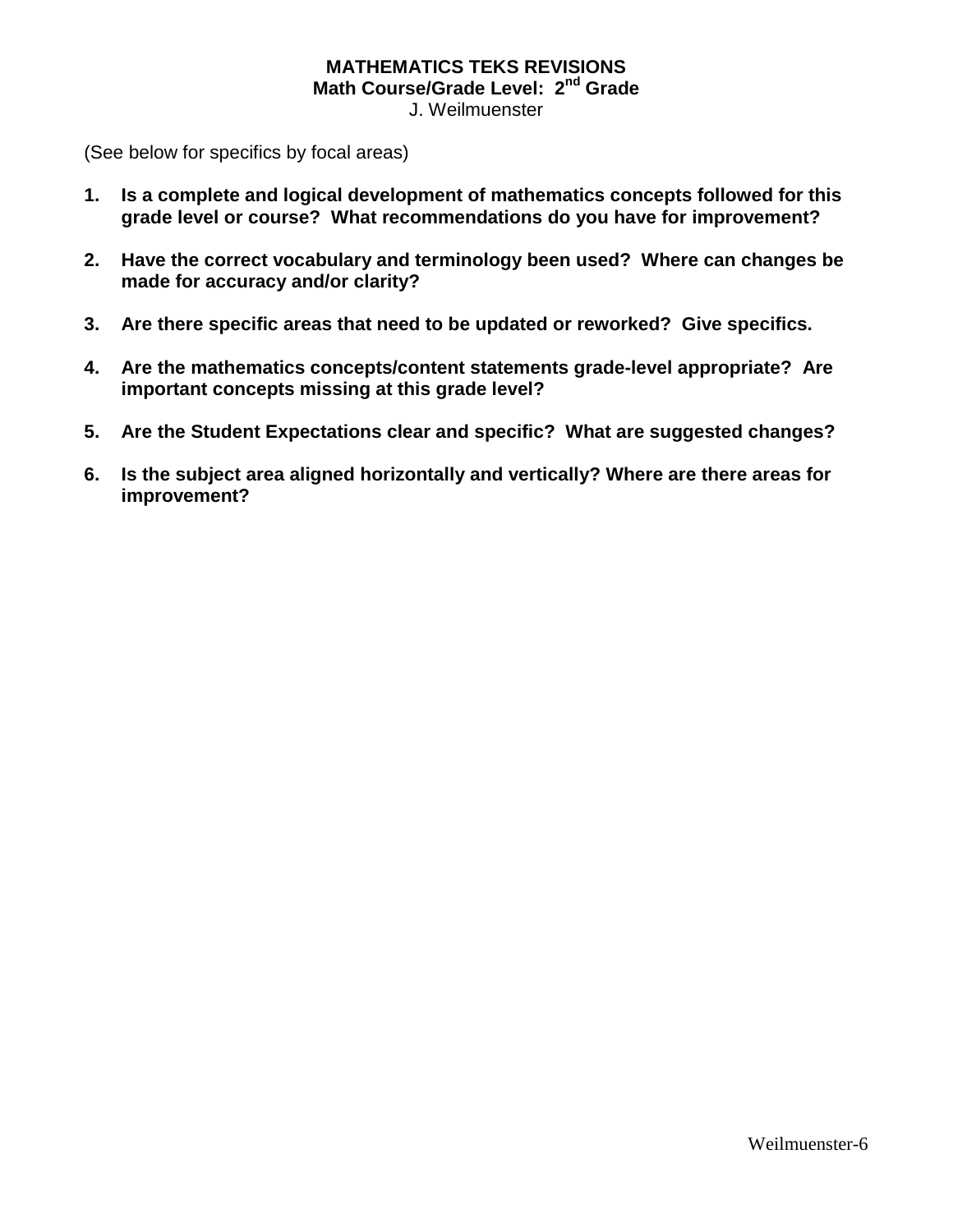| 2nd Grade Math                                                                                                                                                         | <b>Number and Operations</b>                                                                                                                                                                                                                                                                                                                                                                                                                                                                                                                                                                                                                                                                                                                                                                                                                                                                  | Expressions,<br>Equations, and<br>Relationships                                                                                                                                                                                                                                                                                                                                                                                          | <b>Two-Dimensional</b><br>and Three-<br><b>Dimensional</b><br><b>Figures</b> | <b>Measurement and Data</b>                                                                                                                                                                                                                                                                                                                                                                                                                                                                                                                                                                                                                                                                                                           |
|------------------------------------------------------------------------------------------------------------------------------------------------------------------------|-----------------------------------------------------------------------------------------------------------------------------------------------------------------------------------------------------------------------------------------------------------------------------------------------------------------------------------------------------------------------------------------------------------------------------------------------------------------------------------------------------------------------------------------------------------------------------------------------------------------------------------------------------------------------------------------------------------------------------------------------------------------------------------------------------------------------------------------------------------------------------------------------|------------------------------------------------------------------------------------------------------------------------------------------------------------------------------------------------------------------------------------------------------------------------------------------------------------------------------------------------------------------------------------------------------------------------------------------|------------------------------------------------------------------------------|---------------------------------------------------------------------------------------------------------------------------------------------------------------------------------------------------------------------------------------------------------------------------------------------------------------------------------------------------------------------------------------------------------------------------------------------------------------------------------------------------------------------------------------------------------------------------------------------------------------------------------------------------------------------------------------------------------------------------------------|
| Process Standards:<br>ADD: Organize<br>work in order to<br>look for patterns;<br>use patterns to<br>generate solutions,<br>and make<br>connections and<br>predictions. | 2N02 Clarifying this<br>student expectation will<br>communicate better to<br>parents and students. For<br>example: use objects,<br>pictures, and expanded<br>notation to indicate the<br>values represented by the<br>digits in a three-digit<br>number. For example, 493<br>is the sum of 4 hundreds, 9<br>tens and 3 ones, $493 = 400$<br>$+90 + 3.$<br>2N03 To clarify the<br>wording without sacrificing<br>its mathematical precision,<br>how about: generate a<br>three-digit number that is<br>greater than, less than, or<br>equal to a given whole<br>number that is less than<br>1,000.<br>ADD or replace 2N06:<br>Decompose shapes such<br>as strips, regular polygons,<br>circles, and rectangles into<br>equal parts and name the<br>parts (halves, fourths,<br>eighths, etc.) Recognize<br>that the more fractional<br>parts used to make a<br>whole, the smaller the<br>parts. | 2A01 See comment<br>below regarding the<br>similarity between<br>this standard and<br>2N11 and 12.<br>2A02 Students<br>benefit from using a<br>variety of models to<br>visualize<br>multiplication<br>situations: represent<br>mathematical and real-<br>world problems for<br>multiplication to a<br>product up to 25 using<br>equal sets of objects<br>(arrays and strip<br>diagrams), and writing<br>number sentences<br>(equations). | 2G02 Include<br>trapezoids                                                   | 2M06 This is a nice<br>connection to<br>understanding models<br>of place value and<br>measurement of<br>length.<br>2M06 and 2M07 need<br>clarification to show<br>how they differ.<br>ADD (from 1 <sup>st</sup> grade):<br>describe the inverse<br>relationship between<br>the size of the unit and<br>the number of units<br>needed to equal the<br>length of an object (i.e.<br>the longer the unit, the<br>fewer needed; the<br>shorter the unit, the<br>fewer needed).<br>2M08 . Second<br>graders need lots of<br>experience with linear<br>measurement before<br>they use the length of a<br>bar in a graph to<br>represent data.<br>2M09-10 This language<br>can be clarified without<br>losing its mathematical<br>precision: |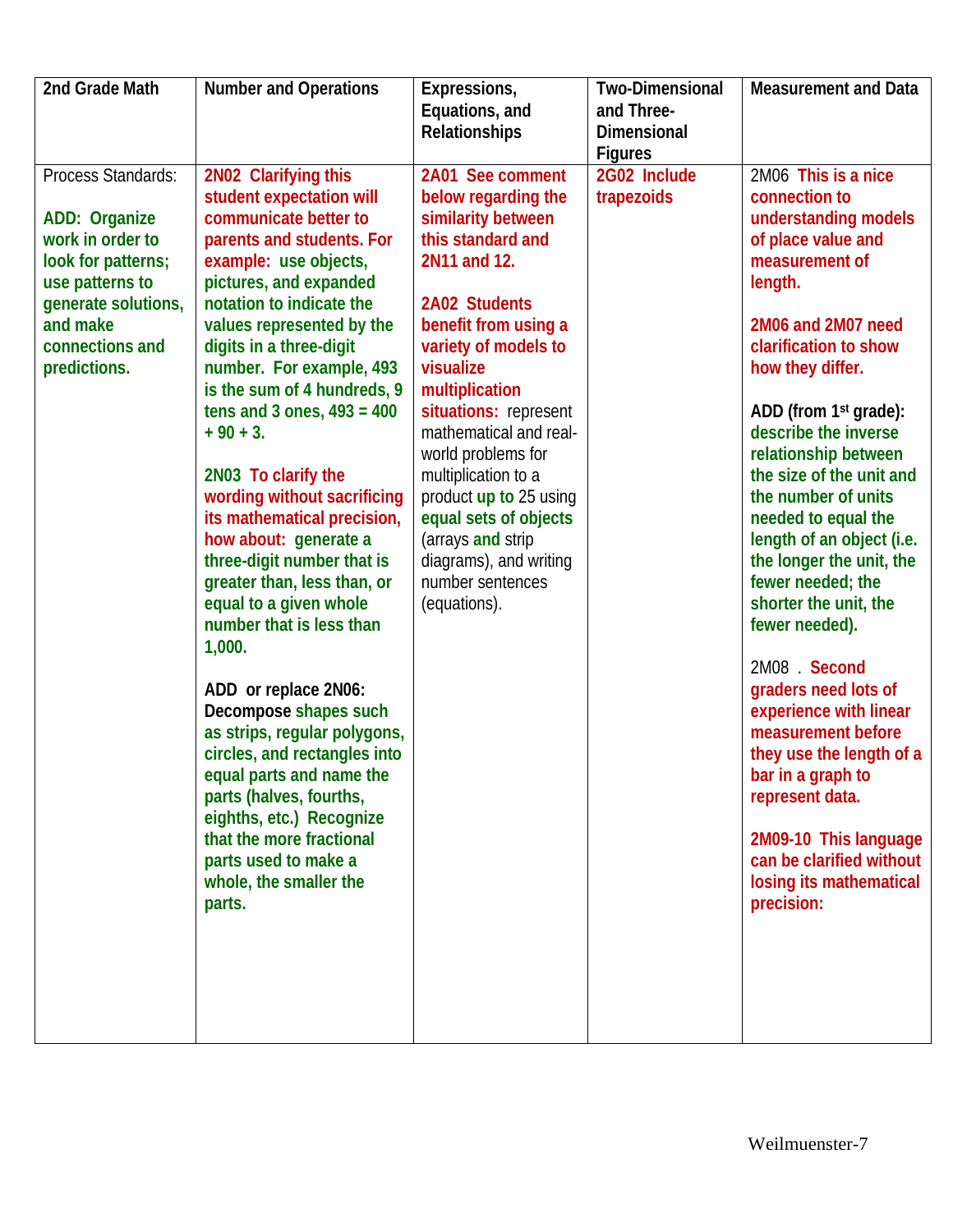| 2nd Grade Math | <b>Number and Operations</b>             | Expressions,         | <b>Two-Dimensional</b> | <b>Measurement and Data</b> |
|----------------|------------------------------------------|----------------------|------------------------|-----------------------------|
|                |                                          | Equations, and       | and Three-             |                             |
|                |                                          | <b>Relationships</b> | <b>Dimensional</b>     |                             |
|                |                                          |                      | <b>Figures</b>         |                             |
|                | 2N08 As a transition                     |                      |                        | 2M09 organize a             |
|                | between recognizing that                 |                      |                        | collection of data with     |
|                | fractions are fair shares or             |                      |                        | up to four categories,      |
|                | equal pieces called thirds               |                      |                        | using a frequency table,    |
|                | or fourths (from 1 <sup>st</sup> grade), |                      |                        | a dot plot, a picture       |
|                | we recommend that this                   |                      |                        | graph, or a bar graph       |
|                | student expectation move                 |                      |                        | with the vertical axis      |
|                | to 3rd to be replaced by:                |                      |                        | scaled in increments of     |
|                | recognize that it takes                  |                      |                        | one.                        |
|                | seven sevenths or three                  |                      |                        |                             |
|                | thirds to equal one whole.               |                      |                        | 2M10<br>write and solve     |
|                | Count the fractional parts:              |                      |                        | one-step mathematical       |
|                | one-seventh, two-sevenths,               |                      |                        | and real-world problems     |
|                | three-sevenths, etc.                     |                      |                        | involving addition or       |
|                |                                          |                      |                        | subtraction using           |
|                |                                          |                      |                        | organized data              |
|                | make 1 whole<br>$rac{2}{7}$ and          |                      |                        |                             |
|                |                                          |                      |                        |                             |
|                | This will provide the                    |                      |                        |                             |
|                | conceptual understanding                 |                      |                        |                             |
|                | needed for 3rd graders to                |                      |                        |                             |
|                | manipulate fractions using               |                      |                        |                             |
|                | pictures and fraction                    |                      |                        |                             |
|                | notation.                                |                      |                        |                             |
|                |                                          |                      |                        |                             |
|                |                                          |                      |                        |                             |
|                | 2N10 This is such an                     |                      |                        |                             |
|                | important student                        |                      |                        |                             |
|                | expectation to our                       |                      |                        |                             |
|                | stakeholders that it must                |                      |                        |                             |
|                | be stated in a clear way to              |                      |                        |                             |
|                | communicate better to                    |                      |                        |                             |
|                | parents, community                       |                      |                        |                             |
|                | members, and students:                   |                      |                        |                             |
|                | fluently add and subtract                |                      |                        |                             |
|                | with sums to 20 and                      |                      |                        |                             |
|                | differences from 20.                     |                      |                        |                             |
|                |                                          |                      |                        |                             |
|                |                                          |                      |                        |                             |
|                |                                          |                      |                        |                             |
|                |                                          |                      |                        |                             |
|                |                                          |                      |                        |                             |
|                |                                          |                      |                        |                             |
|                |                                          |                      |                        |                             |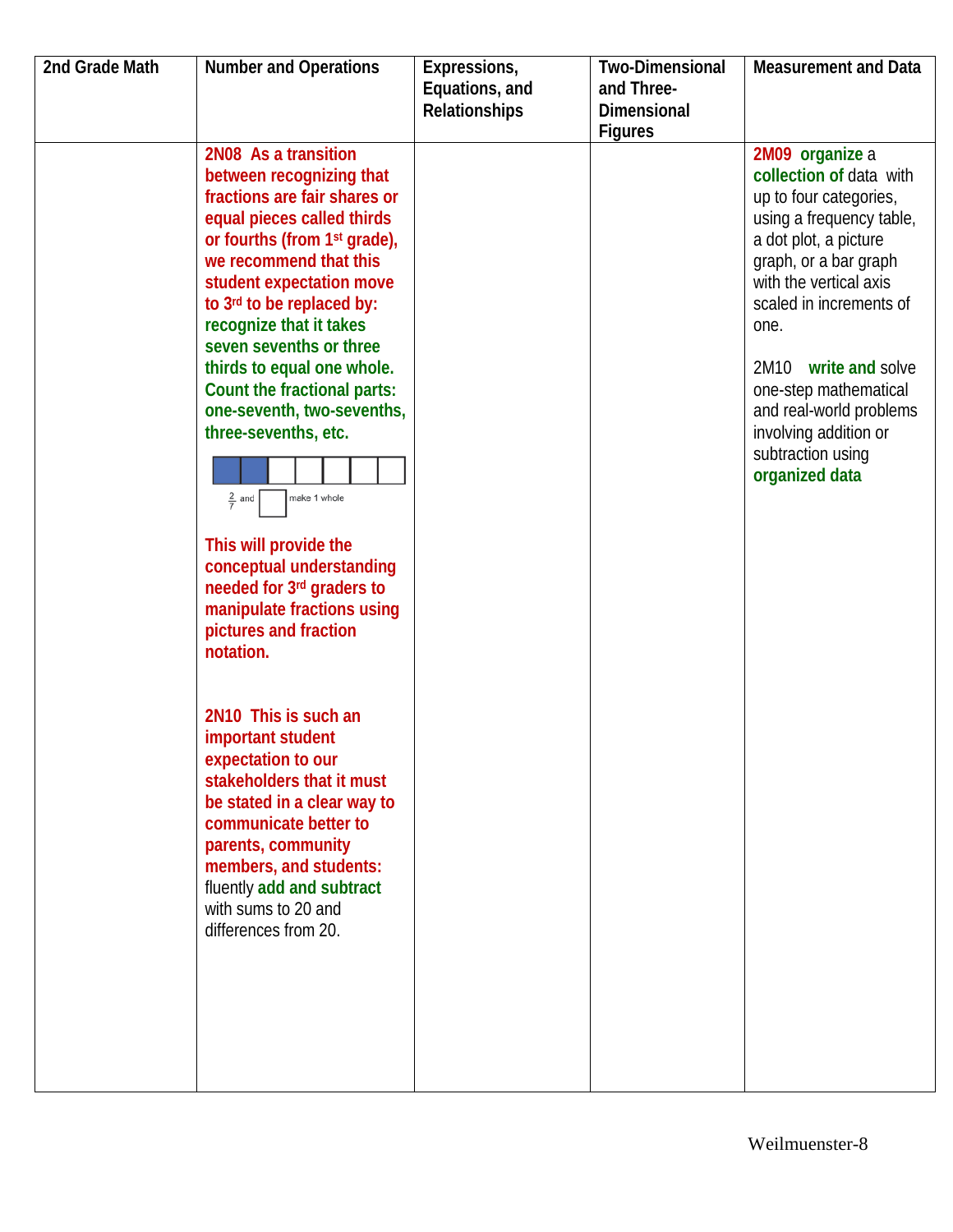| 2nd Grade Math | <b>Number and Operations</b>                                                                                                                                                                                                                                                                                                                                                                                                                                        | Expressions,<br>Equations, and<br><b>Relationships</b> | <b>Two-Dimensional</b><br>and Three-<br><b>Dimensional</b><br><b>Figures</b> | <b>Measurement and Data</b> |
|----------------|---------------------------------------------------------------------------------------------------------------------------------------------------------------------------------------------------------------------------------------------------------------------------------------------------------------------------------------------------------------------------------------------------------------------------------------------------------------------|--------------------------------------------------------|------------------------------------------------------------------------------|-----------------------------|
|                | 2N11 and 12 How are these<br>two student expectations<br>different-other<br>than the number of digits<br>used? Students who are<br>learning and applying a<br>variety of strategies to add<br>and subtract (such as<br>using mental math, place<br>value patterns, &<br>properties of operations)<br>should deal with smaller<br>numbers before they are<br>expected to generalize the<br>strategies to greater<br>numbers. See 2A01.<br>Aren't these very similar? |                                                        |                                                                              |                             |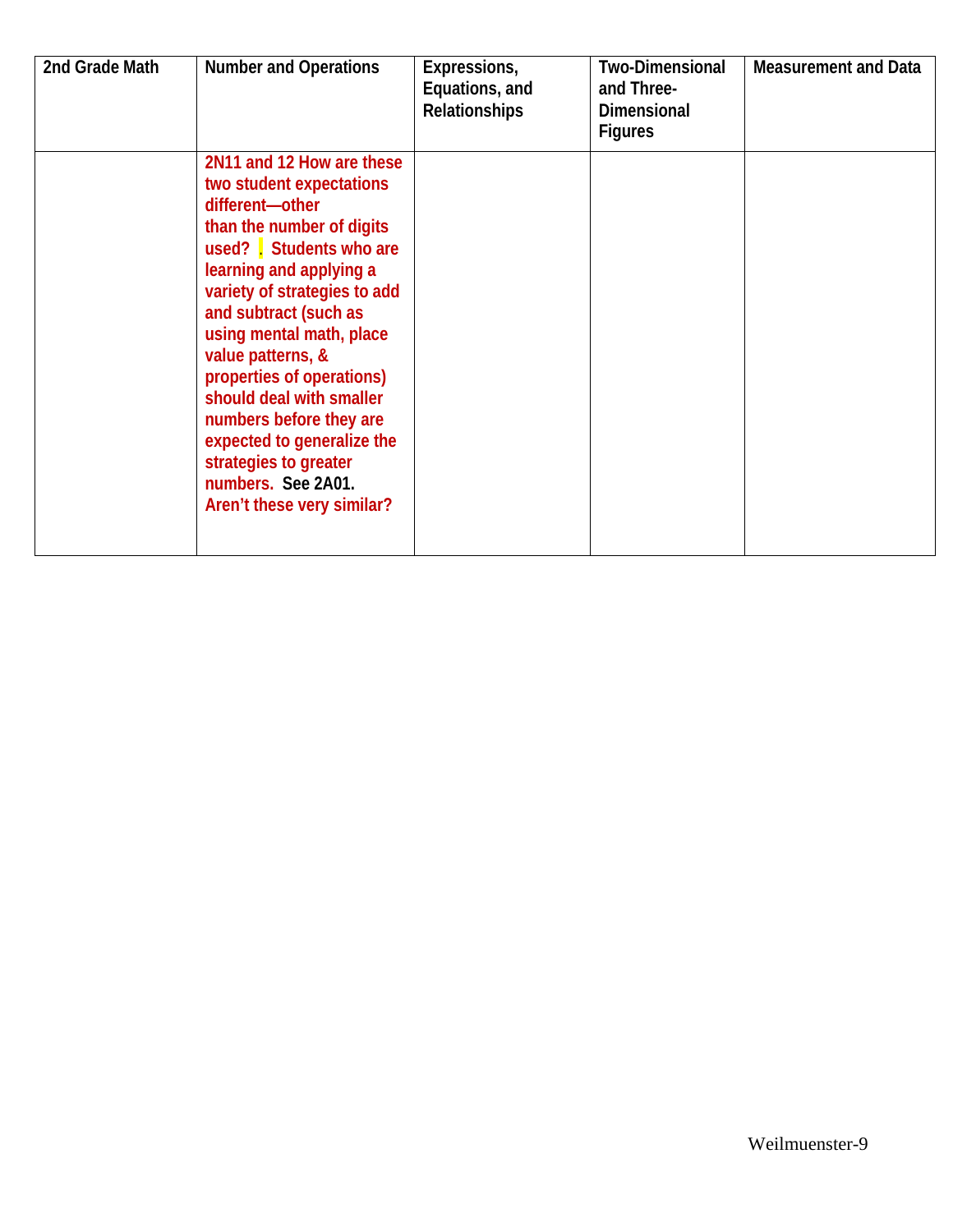### **MATHEMATICS TEKS REVISIONS Math Course/Grade Level: 3rd Grade**

J. Weilmuenster

(See below for specifics by focal areas)

- **1. Is a complete and logical development of mathematics concepts followed for this grade level or course? What recommendations do you have for improvement?**  Overall, the progression is very satisfactory.
- **2. Have the correct vocabulary and terminology been used? Where can changes are made for accuracy and/or clarity?** The development of fraction concepts using models and number lines is well done, but there is a need for clarity on strip diagrams (referring to fraction bars or part-part-whole models or something else?).
- **3. Are there specific areas that need to be updated or reworked? Give specifics.** The fraction standards in grades  $3 - 5$  address fractional parts of a whole well, but there are no standards addressing fractional parts of a set, a concept worthy of inclusion.
- **4. Are the mathematics concepts/content statements grade-level appropriate? Are important concepts missing at this grade level?** The progression of the fraction development is at an appropriate level of rigor.
- **5. Are the Student Expectations clear and specific? What are suggested changes?** The language in some of the standards needs to be clarified or examples provided, particularly in the fraction standards statements (see 3N08 and 3N09).
- **6. Is the subject area aligned horizontally and vertically? Where are there areas for improvement?**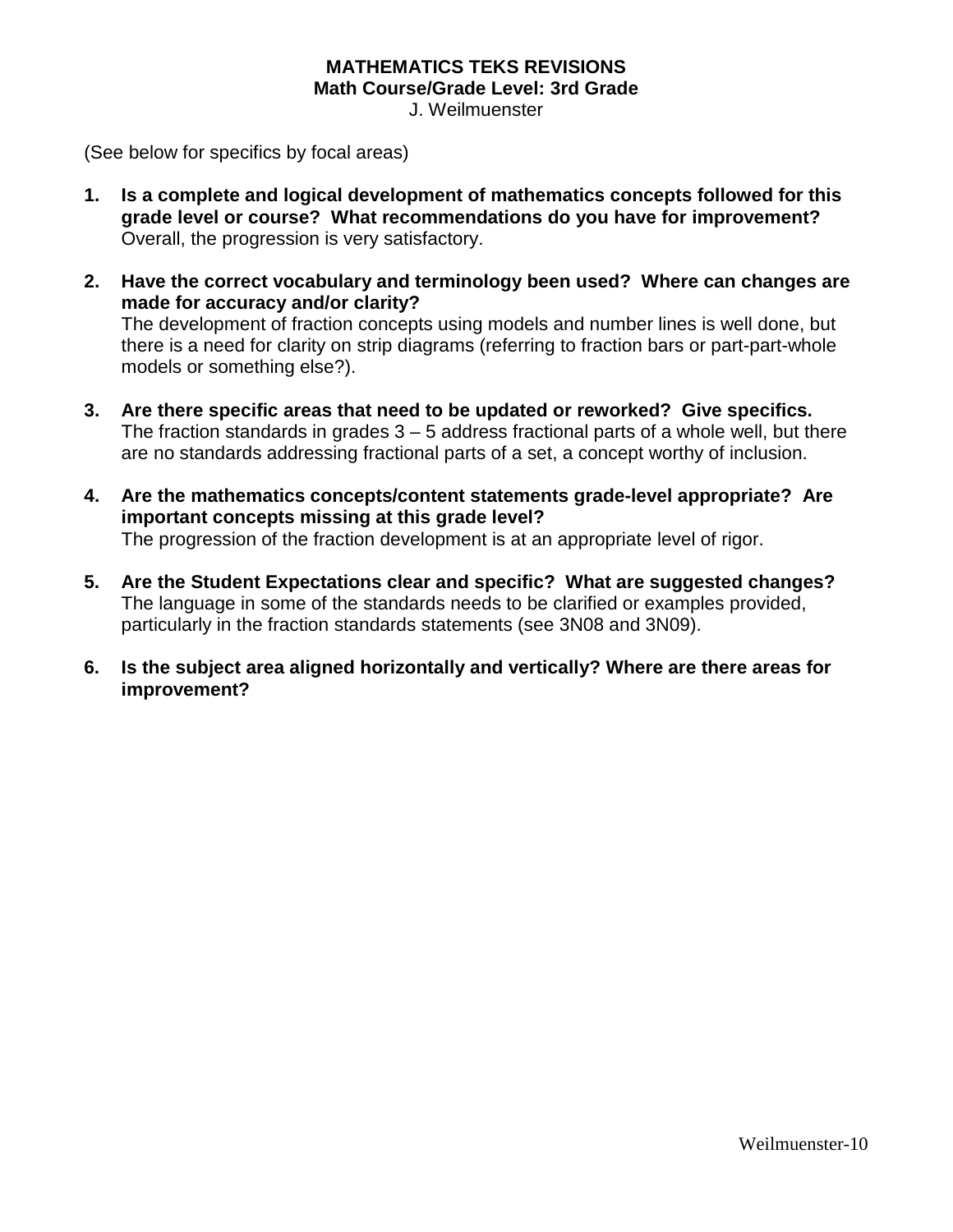| 3rd Grade Math            | Number and                                  | Expressions,                         | <b>Two-Dimensional</b>                      | Measurement and |
|---------------------------|---------------------------------------------|--------------------------------------|---------------------------------------------|-----------------|
|                           | <b>Operations</b>                           | Equations, and                       | and Three-                                  | Data            |
|                           |                                             | <b>Relationships</b>                 | <b>Dimensional Figures</b>                  |                 |
| <b>Process Standards:</b> | 3N01 It is good that                        | 3A01 Remove the                      | The descriptor for this                     |                 |
|                           | composing and                               | words "single and":                  | strand states "Two-                         |                 |
| ADD: Organize work        | decomposing                                 | represent one- and                   | Dimensional and                             |                 |
| in order to look for      | numbers are included                        | two-step                             | Three-Dimensional                           |                 |
| patterns; use patterns    | in the $SE$ – not just                      | mathematical and                     | Figures." Three                             |                 |
| to generate solutions,    | introductions as in                         | real-world problems                  | dimensional figures                         |                 |
| and make                  | current TEKS                                | involving single and                 | are not addressed in                        |                 |
| connections and           |                                             | addition and<br>subtraction of whole | the SEs provided;<br>however, the fact that |                 |
| predictions.              | 3N08-09 The wording<br>for 8 and 9 could be | numbers to 1000                      | it is not included gives                    |                 |
|                           | problematic for                             | using strip diagrams                 | students more time to                       |                 |
|                           | elementary teachers.                        | and number                           | focus on classification                     |                 |
|                           | Instead of saying                           | sentences                            | and attributes of two                       |                 |
|                           | "where <i>b</i> is a non-                   | (equations).                         | dimensional figures.                        |                 |
|                           | zero whole number",                         |                                      |                                             |                 |
|                           | substitute with "where                      |                                      | 3G01 This is a good                         |                 |
|                           | b is a counting                             |                                      | approach to                                 |                 |
|                           | number". Should the                         |                                      | classifying 2-                              |                 |
|                           | term "unit fraction"                        |                                      | dimensional figures.                        |                 |
|                           | also be used in 8? Is                       |                                      |                                             |                 |
|                           | the emphasis to                             |                                      | 3G03 The rigor of this                      |                 |
|                           | understand fraction                         |                                      | standard is good                            |                 |
|                           | symbols or that it is                       |                                      | related to                                  |                 |
|                           | mathematically                              |                                      | decomposing the                             |                 |
|                           | incorrect to use 0 as a                     |                                      | figures and is                              |                 |
|                           | denominator? Also,                          |                                      | appropriate in that it                      |                 |
|                           | an example needs to                         |                                      | stays within the<br>confines of             |                 |
|                           | be given especially<br>for 9 to clarify its |                                      | rectangles.                                 |                 |
|                           | intent.                                     |                                      |                                             |                 |
|                           |                                             |                                      |                                             |                 |
|                           | 3N11 It's good that                         |                                      |                                             |                 |
|                           | number lines are                            |                                      |                                             |                 |
|                           | being used as one                           |                                      |                                             |                 |
|                           | way to represent                            |                                      |                                             |                 |
|                           | equivalent fractions.                       |                                      |                                             |                 |
|                           | 3N12 The                                    |                                      |                                             |                 |
|                           | comparison with                             |                                      |                                             |                 |
|                           | common numerators                           |                                      |                                             |                 |
|                           | as well as common                           |                                      |                                             |                 |
|                           | denominators. is a                          |                                      |                                             |                 |
|                           | good addition                               |                                      |                                             |                 |
|                           |                                             |                                      |                                             |                 |
|                           |                                             |                                      |                                             |                 |
|                           |                                             |                                      |                                             |                 |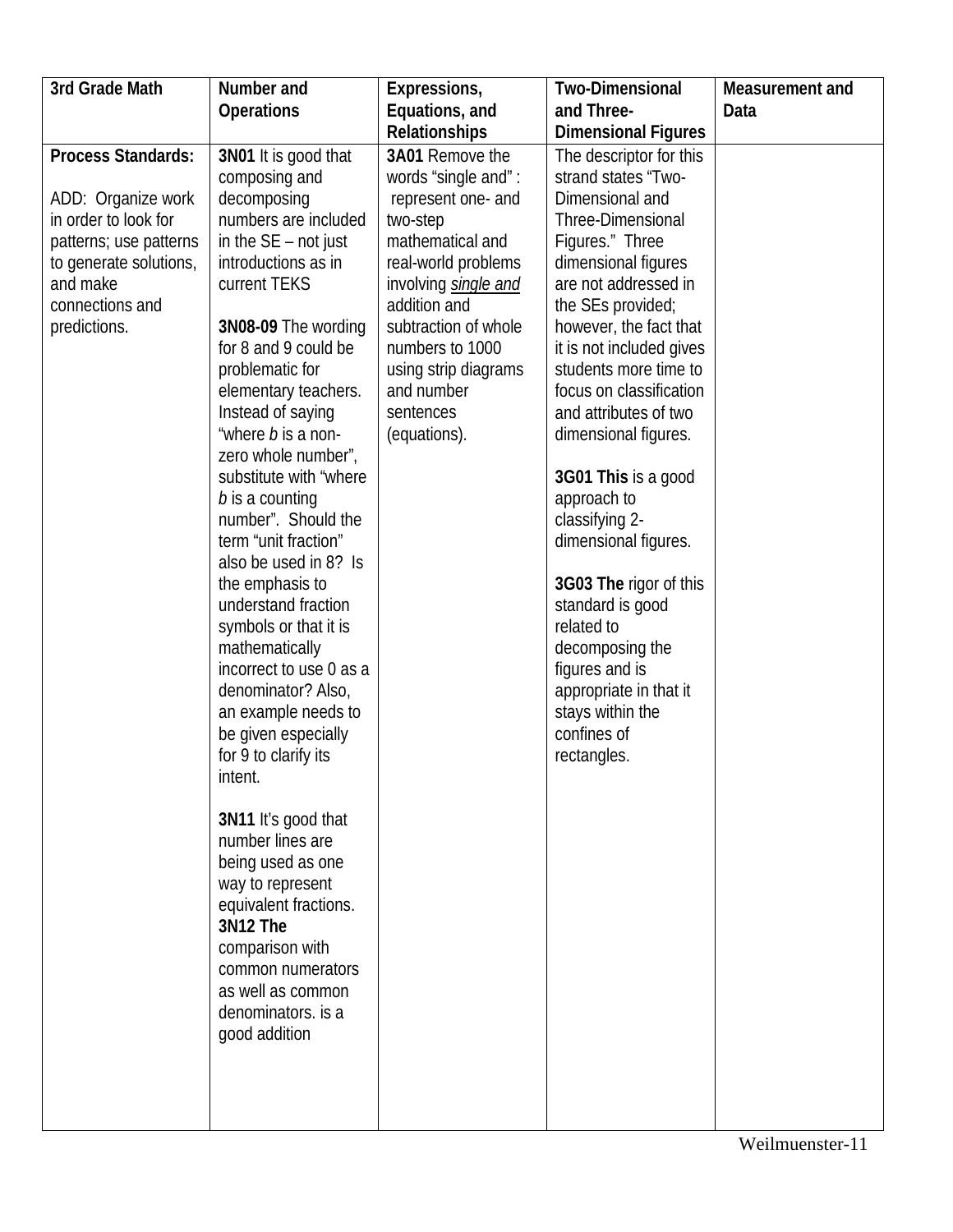| 3rd Grade Math | Number and                                  | Expressions,         | <b>Two-Dimensional</b>     | Measurement and |
|----------------|---------------------------------------------|----------------------|----------------------------|-----------------|
|                | Operations                                  | Equations, and       | and Three-                 | Data            |
|                |                                             | <b>Relationships</b> | <b>Dimensional Figures</b> |                 |
|                |                                             |                      |                            |                 |
|                | 3N13 It's a welcome                         |                      |                            |                 |
|                | addition that multi-                        |                      |                            |                 |
|                | step problem solving                        |                      |                            |                 |
|                | is emphasized.                              |                      |                            |                 |
|                | 3N14 Including the                          |                      |                            |                 |
|                | word "arrays" and the                       |                      |                            |                 |
|                | example provided is                         |                      |                            |                 |
|                | good.                                       |                      |                            |                 |
|                |                                             |                      |                            |                 |
|                | 3N15 There needs to                         |                      |                            |                 |
|                | be a vertical                               |                      |                            |                 |
|                | alignment to second                         |                      |                            |                 |
|                | grade. Jumping from                         |                      |                            |                 |
|                | concrete models to                          |                      |                            |                 |
|                | using 3 factors in one                      |                      |                            |                 |
|                | grade level is not a                        |                      |                            |                 |
|                | good transition. Also,                      |                      |                            |                 |
|                | would this be                               |                      |                            |                 |
|                | mistakenly interpreted<br>that the students |                      |                            |                 |
|                | would need to match                         |                      |                            |                 |
|                | the name of a                               |                      |                            |                 |
|                | property with an                            |                      |                            |                 |
|                | example?                                    |                      |                            |                 |
|                |                                             |                      |                            |                 |
|                | 3N20 Clarification is                       |                      |                            |                 |
|                | needed on the facts                         |                      |                            |                 |
|                | that could be included                      |                      |                            |                 |
|                | with products and                           |                      |                            |                 |
|                | dividends through                           |                      |                            |                 |
|                | 100. For example,                           |                      |                            |                 |
|                | would 20 x 5 be                             |                      |                            |                 |
|                | included in the set of                      |                      |                            |                 |
|                | facts? So, should it                        |                      |                            |                 |
|                | be stated that the                          |                      |                            |                 |
|                | factors will not be                         |                      |                            |                 |
|                | more than 10?                               |                      |                            |                 |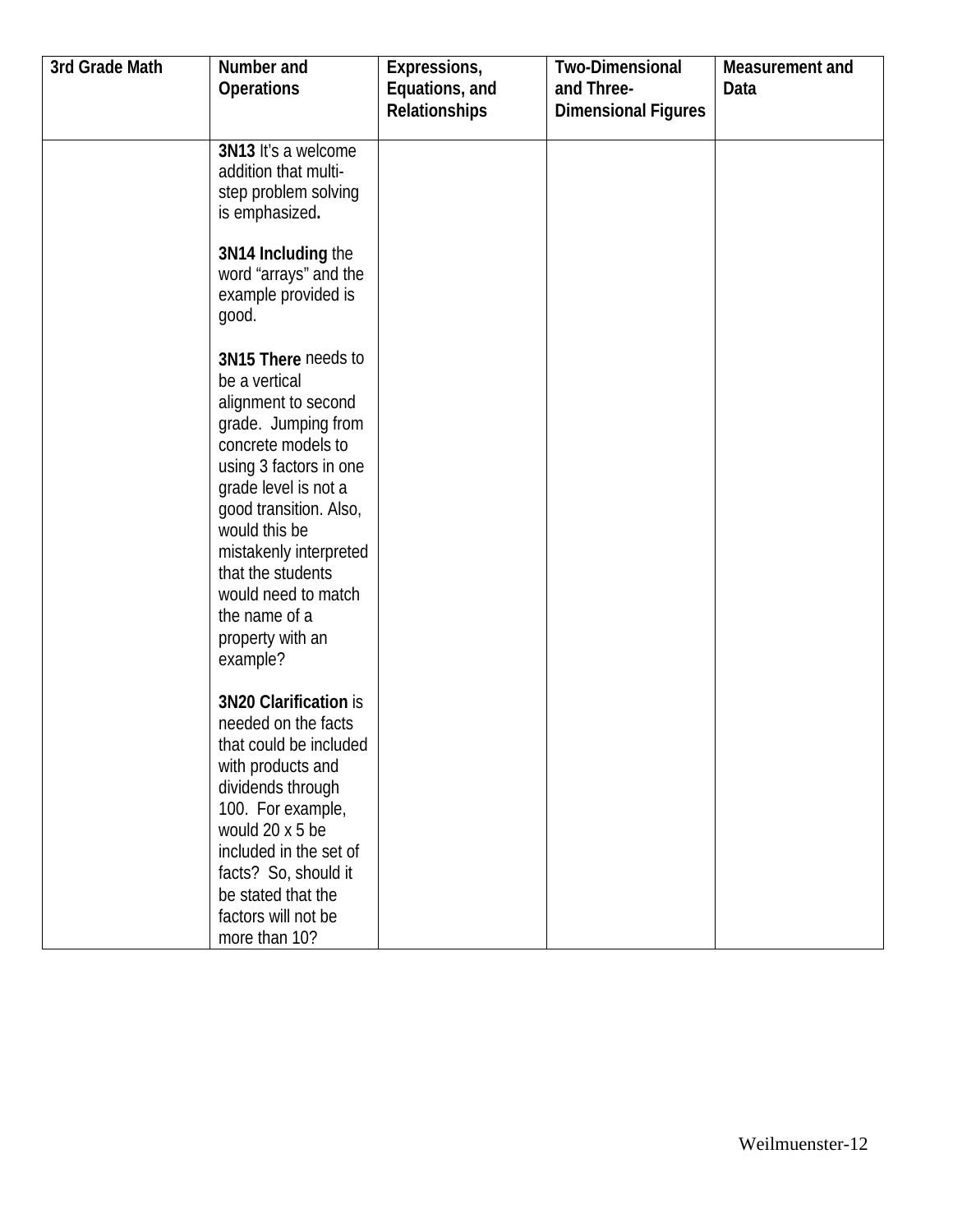### **MATHEMATICS TEKS REVISIONS Math Course/Grade Level: 4th Grade**

J. Weilmuenster

(See below for specifics by focal areas)

- **1. Is a complete and logical development of mathematics concepts followed for this grade level or course? What recommendations do you have for improvement?** The progression of fraction development is at an appropriate level of rigor. Moving into addition and subtraction of decimals requires that students must rely heavily on understanding place value. The fluency with whole number addition and subtraction should include an efficient algorithm or the introduction of addition and subtraction of decimals stay at a conceptual level and be limited to modeling. Perhaps standard 4N16 should be separated accordingly.
- **2. Have the correct vocabulary and terminology been used? Where can changes be made for accuracy and/or clarity?**

The language of decomposing in regards to the addition of fractions with like denominators is a good change, but there is a concern with the removal of concrete models when developing this concept (see standard 4N12) The language in some of the standards needs to be clarified or examples provided (see standard 4N26: clarify what is meant by scalar comparisons.) Avoid redundancies, such as having positive sums and differences when the fractions are already restricted as positive (see standard 4N18.)

**3. Are there specific areas that need to be updated or reworked? Give specifics.**

The progression of decimal operations seems a little premature at places in grades 4 and 5 (e.g., comparing and ordering decimals should be done as addition and subtraction are modeled, but these concepts don't surface until 5<sup>th</sup> grade.)

**4. Are the mathematics concepts/content statements grade-level appropriate? Are important concepts missing at this grade level?**

The fraction standards in grades  $3 - 5$  address fractional parts of a whole well, but there are no standards addressing fractional parts of a set, a concept worthy of inclusion. Also, the restriction on *a* and *b* in standard 4N13 should be counting numbers, not integers, for this grade level.

Factors, factor pairs, multiples, prime and composite are all missing from  $4<sup>th</sup>$  grade but would support the work in generating equivalent fractions.

- **5. Are the Student Expectations clear and specific? What are suggested changes?** The student expectations are bundled nicely, but placing the "bundles" of related standards under a "statement of understanding" (similar to current Knowledge Statements for Student Expectations) would be helpful.
- **6. Is the subject area aligned horizontally and vertically? Where are there areas for improvement?**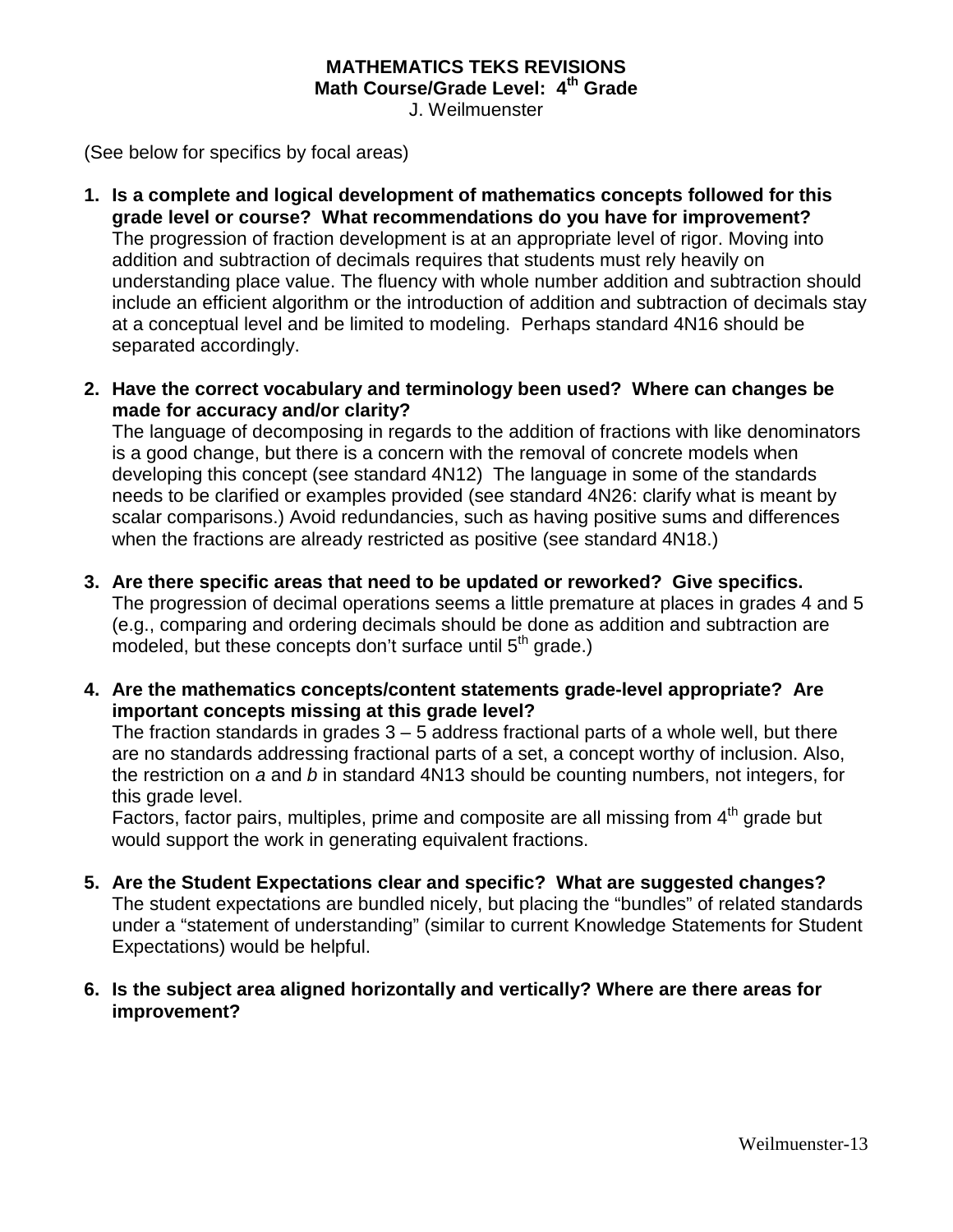| 4th Grade Math                                   | Number and                                  | Expressions,                            | <b>Two-Dimensional</b> | Measurement              |
|--------------------------------------------------|---------------------------------------------|-----------------------------------------|------------------------|--------------------------|
|                                                  | <b>Operations</b>                           | Equations, and                          | and Three-             | and Data                 |
|                                                  |                                             | <b>Relationships</b>                    | <b>Dimensional</b>     |                          |
|                                                  |                                             |                                         | <b>Figures</b>         |                          |
| Process Standards:                               | 4N10 This leaves it                         | 4A02 This is an                         |                        | 4M05 Clarify             |
|                                                  | open to any fraction                        | opportunity to add                      |                        | standard. This does      |
| ADD: Organize work<br>in order to look for       | or decimal (no                              | some clarifying                         |                        | not seem grade           |
|                                                  | limits.). The standard                      | language that would<br>lead students to |                        | appropriate.             |
| patterns; use patterns<br>to generate solutions, | should be explicated<br>limited to a set of | notice the                              |                        | 4M06 and 7               |
| and make                                         | fractions per grade                         | relationship of the                     |                        | Examples would help      |
| connections and                                  | level (e.g. 4 <sup>th</sup> grade           | numbers in a data                       |                        | to clarify the extent to |
| predictions.                                     | would include halves,                       | table (input values                     |                        | which students are       |
|                                                  | fourths, and eighths.)                      | compared with output                    |                        | expected to perform      |
|                                                  |                                             | values)                                 |                        | the expectation.         |
| Informal language                                | 4N12 Add concrete                           |                                         |                        |                          |
| and generalizations                              | models at this level.                       | 4A03 Will there be                      |                        | 4M08 Would               |
| from examples and                                |                                             | pictorial models when                   |                        | formulas and             |
| non-examples has                                 | 4N16 Suggest the                            | assessing this                          |                        | conversions be           |
| been removed.                                    | change:  with whole                         | standard?                               |                        | provided on state        |
| Removing informal                                | number, using an                            |                                         |                        | tests? Will there be     |
| language is good                                 | efficient algorithm,                        |                                         |                        | pictorial                |
| because that                                     | and with decimals,                          |                                         |                        | representations? Will    |
| supports the use of                              | using pictorial                             |                                         |                        | students be expected     |
| academic language,                               | models, concepts of                         |                                         |                        | to multiply and divide   |
| however we would                                 | place value, and                            |                                         |                        | money as decimals?       |
| like generalizations to                          | properties of addition.                     |                                         |                        |                          |
| be considered since                              |                                             |                                         |                        | 4M08 This standard       |
| generalizing is cross-                           | 4N26 More explicit                          |                                         |                        | does not seem grade      |
| curricular and adds                              | information is needed                       |                                         |                        | appropriate.             |
| rigor. The inclusion                             | to clarify scalar                           |                                         |                        |                          |
| of mental math and                               | comparisons. What                           |                                         |                        |                          |
| number sense is a                                | are students                                |                                         |                        |                          |
| great addition.                                  | expected to know                            |                                         |                        |                          |
|                                                  | and be able to do?                          |                                         |                        |                          |
|                                                  |                                             |                                         |                        |                          |
|                                                  |                                             |                                         |                        |                          |
|                                                  |                                             |                                         |                        |                          |
|                                                  |                                             |                                         |                        |                          |
|                                                  |                                             |                                         |                        |                          |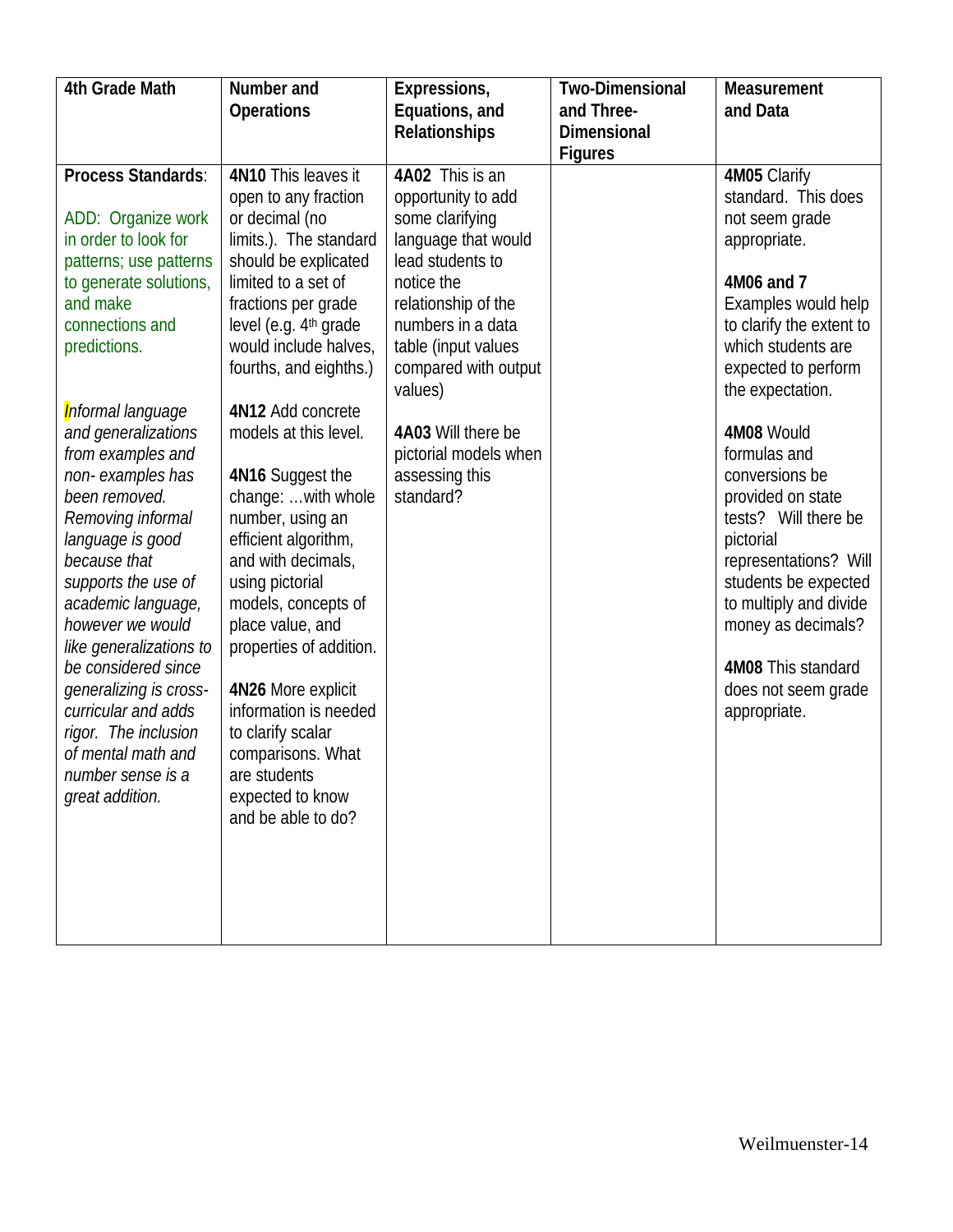## **MATHEMATICS TEKS REVISIONS Math Course/Grade Level: 5th Grade**

J. Weilmuenster

(See below for specifics by focal areas)

- **1. Is a complete and logical development of mathematics concepts followed for this grade level or course? What recommendations do you have for improvement?**  The progression of fraction development is at an appropriate level of rigor. Moving into multiplication and division of decimals requires that students must rely heavily on understanding place value. The fluency with whole number multiplication and division should include an efficient algorithm and the introduction of multiplication and division of decimals stay at a conceptual level and be limited to modeling. It's advisable that division with decimals should wait until  $6<sup>th</sup>$  grade (standard 5N15.)
- **2. Have the correct vocabulary and terminology been used? Where can changes be made for accuracy and/or clarity?**

See specific standards in table below.

- **3. Are there specific areas that need to be updated or reworked? Give specifics.** The progression of decimal operations seems a little premature at places in grades 4 and 5 (e.g., comparing and ordering decimals should be done before addition and subtraction are modeled, but these concepts don't surface until 5<sup>th</sup> grade.)
- **4. Are the mathematics concepts/content statements grade-level appropriate? Are important concepts missing at this grade level?** The changes in the Expressions, Equations, and Relationships are appropriate. Staff

development will be required for teachers in K-5 to prepare for the transition. Greatest common factors and least common multiples are not addressed, nor is the idea of relatively prime.

- **5. Are the Student Expectations clear and specific? What are suggested changes?** See specific standards in table below.
- **6. Is the subject area aligned horizontally and vertically? Where are there areas for improvement?**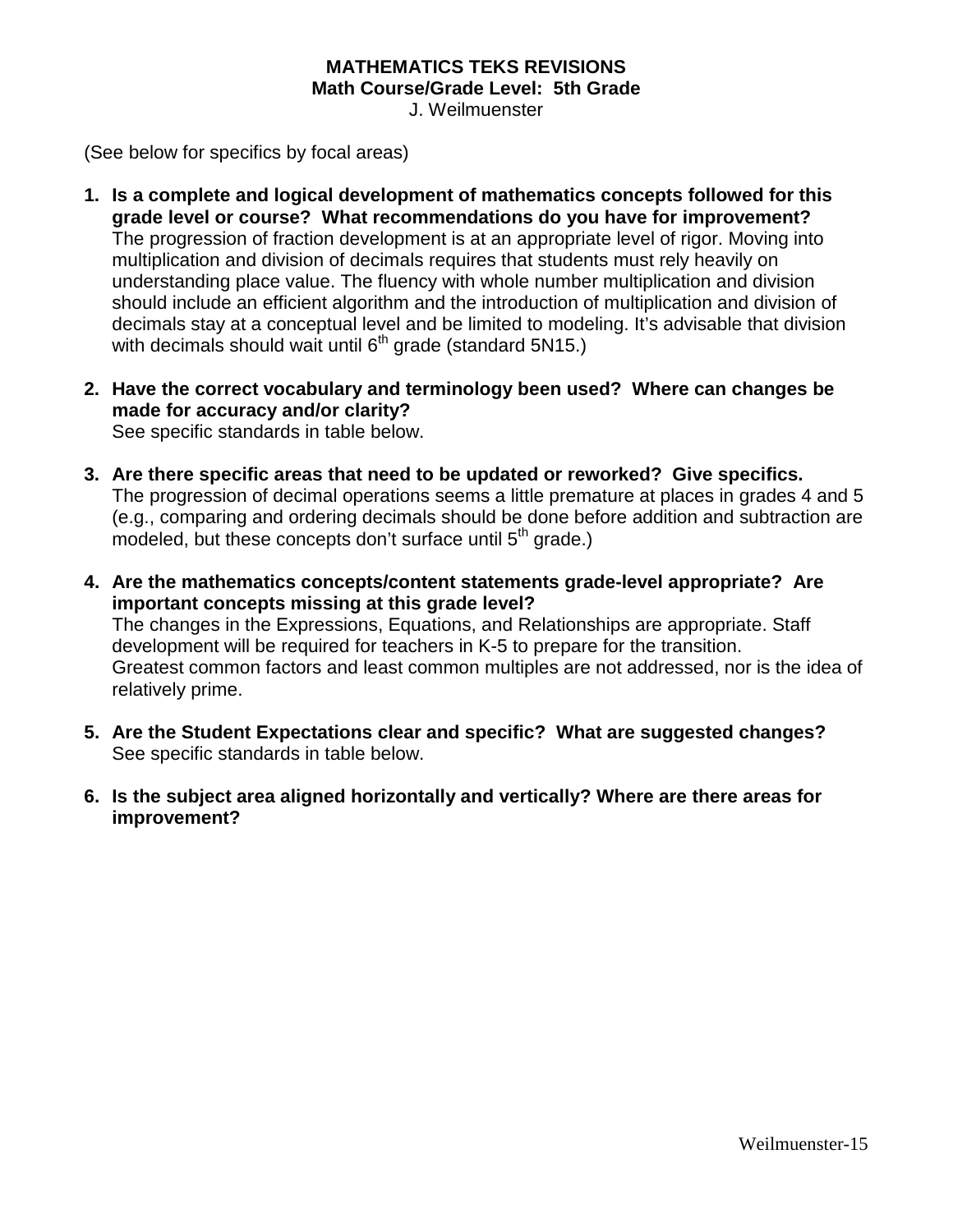| 5th Grade Math                                                                                                                                                                                                                                                                                                                                                                                                                                                                                                                                                                               | Number and<br><b>Operations</b>                                                                                                                                                                                                                                                                                                                                                                                              | Expressions,<br>Equations, and<br><b>Relationships</b>                                                                                                                                                             | <b>Two-Dimensional</b><br>and Three-<br><b>Dimensional</b><br><b>Figures</b> | Measurement and<br>Data             |
|----------------------------------------------------------------------------------------------------------------------------------------------------------------------------------------------------------------------------------------------------------------------------------------------------------------------------------------------------------------------------------------------------------------------------------------------------------------------------------------------------------------------------------------------------------------------------------------------|------------------------------------------------------------------------------------------------------------------------------------------------------------------------------------------------------------------------------------------------------------------------------------------------------------------------------------------------------------------------------------------------------------------------------|--------------------------------------------------------------------------------------------------------------------------------------------------------------------------------------------------------------------|------------------------------------------------------------------------------|-------------------------------------|
| <b>Process Standards:</b><br>ADD: Organize work<br>in order to look for<br>patterns; use<br>patterns to generate<br>solutions, and make<br>connections and<br>predictions.<br>Informal language<br>and generalizations<br>from examples and<br>non-examples have<br>been removed.<br>Removing informal<br>language is good<br>because that<br>supports the use of<br>academic language,<br>however<br>generalizations<br>should be considered<br>since generalizing is<br>cross-curricular and<br>adds rigor. The<br>inclusion of mental<br>math and number<br>sense is a great<br>addition. | 5N07 and 5N23<br>Avoid redundancies,<br>such as having<br>positive sums and<br>differences and<br>quotients when the<br>rational numbers<br>involved are already<br>restricted to being<br>positive.<br>5N11, 5N14, and<br>5N17 How will these<br>be assessed? Can<br>they be combined<br>with 5N12, 5N15,<br>and 5N18?<br>5N22 and 23 Please<br>include pictorial<br>models stated in the<br>standard and in<br>assessment. | Statement concerning<br>all of the Algebra<br>strand:<br>It is a major step up<br>and there will need to<br>be massive teacher<br>training.<br>5A07 This standard<br>should be in the<br>Meas. and Data<br>strand. | 5G01 The attributes<br>and properties need<br>to be made specific.           | 5M01 How would this<br>be assessed? |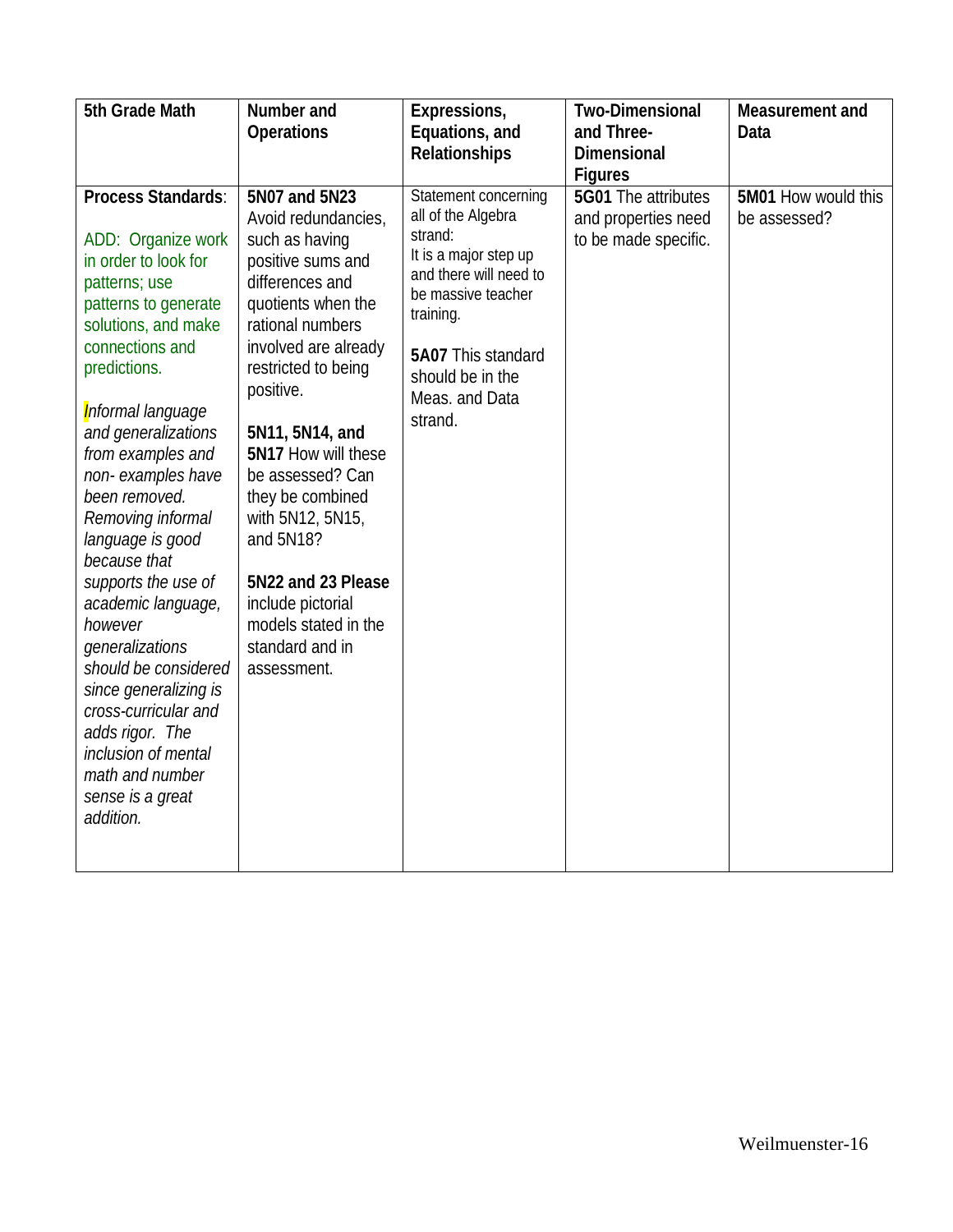### **MATHEMATICS TEKS REVISIONS Math Course/Grade Level: Grade 6-8**

J. Weilmuenster

(See below for specifics by focal areas)

- **1. Is a complete and logical development of mathematics concepts followed for this grade level or course? What recommendations do you have for improvement?** The progression of development for rational numbers and integers is satisfactory, overall. Sixth grade should be the level at which division with decimals and fractions is given more attention and efficient algorithms are finalized.
- **2. Have the correct vocabulary and terminology been used? Where can changes be made for accuracy and/or clarity?**

See specific standards in the grade level tables below.

- **3. Are there specific areas that need to be updated or reworked? Give specifics.** The Expressions, Equations, and Relationships strand in all three grade levels needs some attention. Under the Apply and Extend Arithmetic to Expressions and Equations sections, a rearrangement would allow for developmental readiness and alleviate the overload in  $6<sup>th</sup>$ grade. Conceptually, inequalities are more difficult for students and might be better addressed at 7th grade. Under the Apply and Extend Arithmetic to Geometric Formulas sections, the "illustrate and explain" in  $6<sup>th</sup>$  grade works well, but in  $7<sup>th</sup>$  and  $8<sup>th</sup>$  grade, the verbs should change to "demonstrate and relate the formulas for…" The rigor of instruction and assessment will depend largely on the stated intent of these standards. Under the "Represent and Solve Equations and Inequalities" section in  $8<sup>th</sup>$  grade, the standards dealing with systems of equations is a way for students to see the rationale for learning algebraic skills of applying properties of operations to manipulate equations and inequalities. However, these might be better placed in  $9<sup>th</sup>$  grade to give more time for thorough concrete and pictorial development of the skills at  $8<sup>th</sup>$  grade.
- **4. Are the mathematics concepts/content statements grade-level appropriate? Are important concepts missing at this grade level?**

The changes in the Expressions, Equations, and Relationships are appropriate overall. Staff development will be required for teachers in grades 6-8 to prepare for the transition, in algebraic concepts but even more so in the data and statistics changes.

- **5. Are the Student Expectations clear and specific? What are suggested changes?** See specific standards in table below.
- **6. Is the subject area aligned horizontally and vertically? Where are there areas for improvement?**

For the most part, the middle school grade band is well aligned. There seems to be more in each grade level, continuing the "mile wide, inch deep" coverage instead of learning at a greater depth. The data and statistics work will take time away from Number, Proportionality, and Expressions. This trade-off should be analyzed and debated.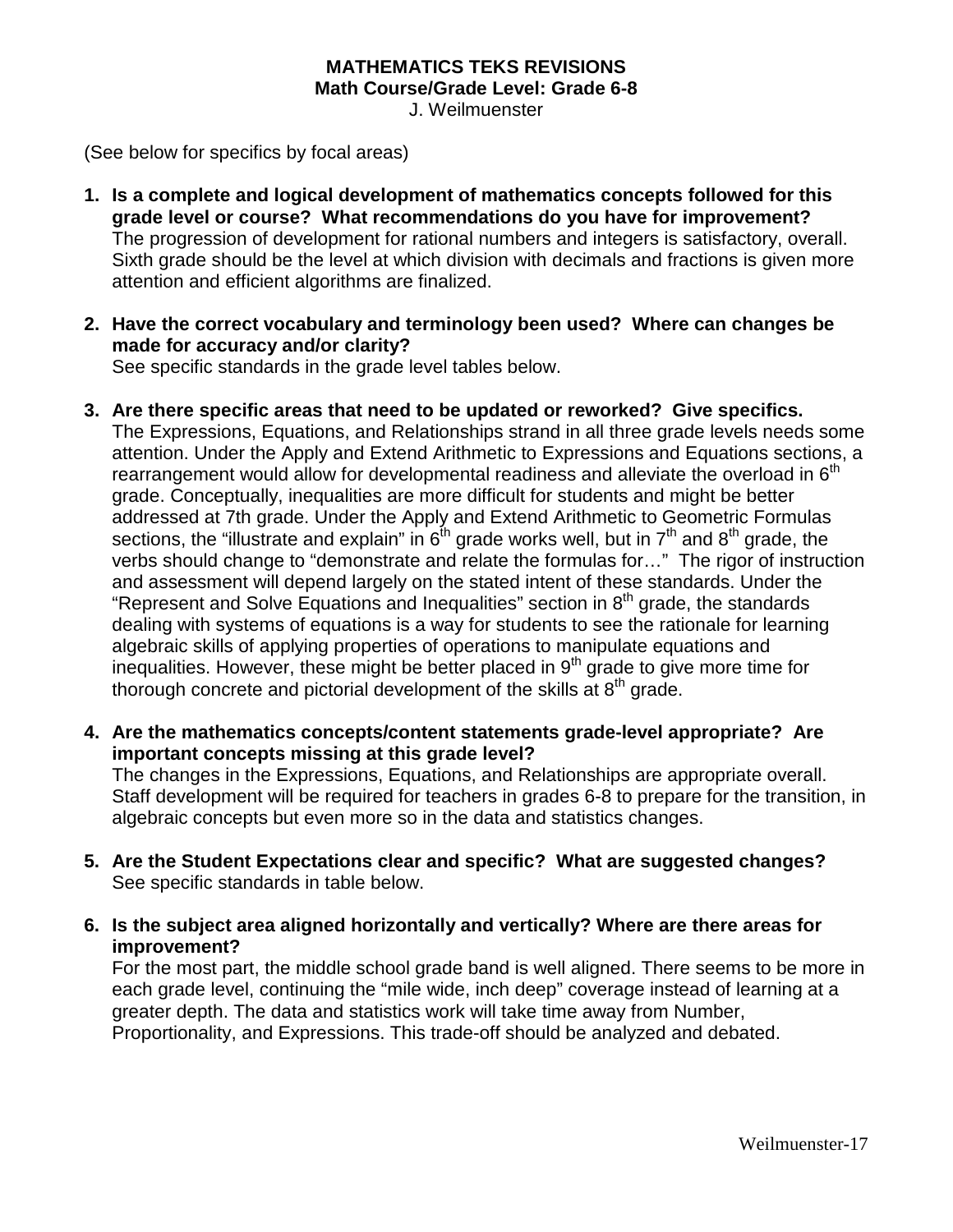| 6th Grade Math                                                                                                                                                      | Number and<br><b>Operations</b>                                                                                                                                                                                                                                                                                                                                                                                                   | Proportionality                                                                                                                                                                                                                                                           | Expressions,<br>Equations, and                                                                                                                                                                                                                                                                                                                                                                                                                                                                                                                                                                                                                                                             | Measurement and<br>Data                                                                                                                                                                                                                                                                                                                                                                                                                                     |
|---------------------------------------------------------------------------------------------------------------------------------------------------------------------|-----------------------------------------------------------------------------------------------------------------------------------------------------------------------------------------------------------------------------------------------------------------------------------------------------------------------------------------------------------------------------------------------------------------------------------|---------------------------------------------------------------------------------------------------------------------------------------------------------------------------------------------------------------------------------------------------------------------------|--------------------------------------------------------------------------------------------------------------------------------------------------------------------------------------------------------------------------------------------------------------------------------------------------------------------------------------------------------------------------------------------------------------------------------------------------------------------------------------------------------------------------------------------------------------------------------------------------------------------------------------------------------------------------------------------|-------------------------------------------------------------------------------------------------------------------------------------------------------------------------------------------------------------------------------------------------------------------------------------------------------------------------------------------------------------------------------------------------------------------------------------------------------------|
|                                                                                                                                                                     |                                                                                                                                                                                                                                                                                                                                                                                                                                   |                                                                                                                                                                                                                                                                           | Relationships                                                                                                                                                                                                                                                                                                                                                                                                                                                                                                                                                                                                                                                                              |                                                                                                                                                                                                                                                                                                                                                                                                                                                             |
| Process Standards:<br>ADD: Organize work<br>in order to look for<br>patterns; use<br>patterns to generate<br>solutions, and make<br>connections and<br>predictions. | 6N05 Omit "For<br>example"<br><b>6N08 Substitute</b><br>"determine solutions<br>to mathematical and<br>real-world problems<br>involving<br>multiplication and<br>division of positive<br>rational numbers with<br>fluency"<br><b>6N09 Substitute</b><br>"determine solutions<br>to mathematical and<br>real-world problems<br>involving addition,<br>subtraction,<br>multiplication, and<br>division of integers<br>with fluency" | 6P01 Add "in<br>mathematical and<br>real-world situations"<br>6P05 Clarify the<br>intent and extent of<br>qualitative reasoning<br>in this standard<br>6P08 Change<br>"numbers" to<br>"numerical<br>expressions"<br>6P10 Wait until 7th<br>grade for percent<br>problems. | <b>6A02 Omit</b><br>6A03 This standard<br>subsumes 6A02 and<br>should include<br>"equation" with "rule"<br>6A04 Replace "key<br>aspects" with<br>"numerical<br>relationships"<br>6A10 The description<br>is confusing. Does<br>this standard include<br>parallelograms,<br>trapezoids, and<br>triangles or does it<br>include oblique<br>triangles and<br>parallelograms?<br><b>6A11 Equations</b><br>might mean formulas<br>unless they are<br>numerical sentences<br>with the dimensions<br>of the particular<br>figure in the problem.<br>This needs to be<br>clarified, especially<br>how it will be<br>assessed.<br>6A13-16 Omit<br>inequalities and<br>move to 7 <sup>th</sup> grade | 6M01 Rewrite to<br>parallel 5M06: graph<br>ordered pairs of<br>numbers arising from<br>mathematical and<br>real-world problems,<br>including all four<br>quadrants<br>6M04 Is the intent to<br>use graphical<br>representations or to<br>describe the data<br>distribution?<br>6M05 This standard<br>seems trivial<br>6M06 and 7 Staff<br>development and<br>clarifying examples<br>will be needed for<br>these standards.<br>How will they be<br>assessed? |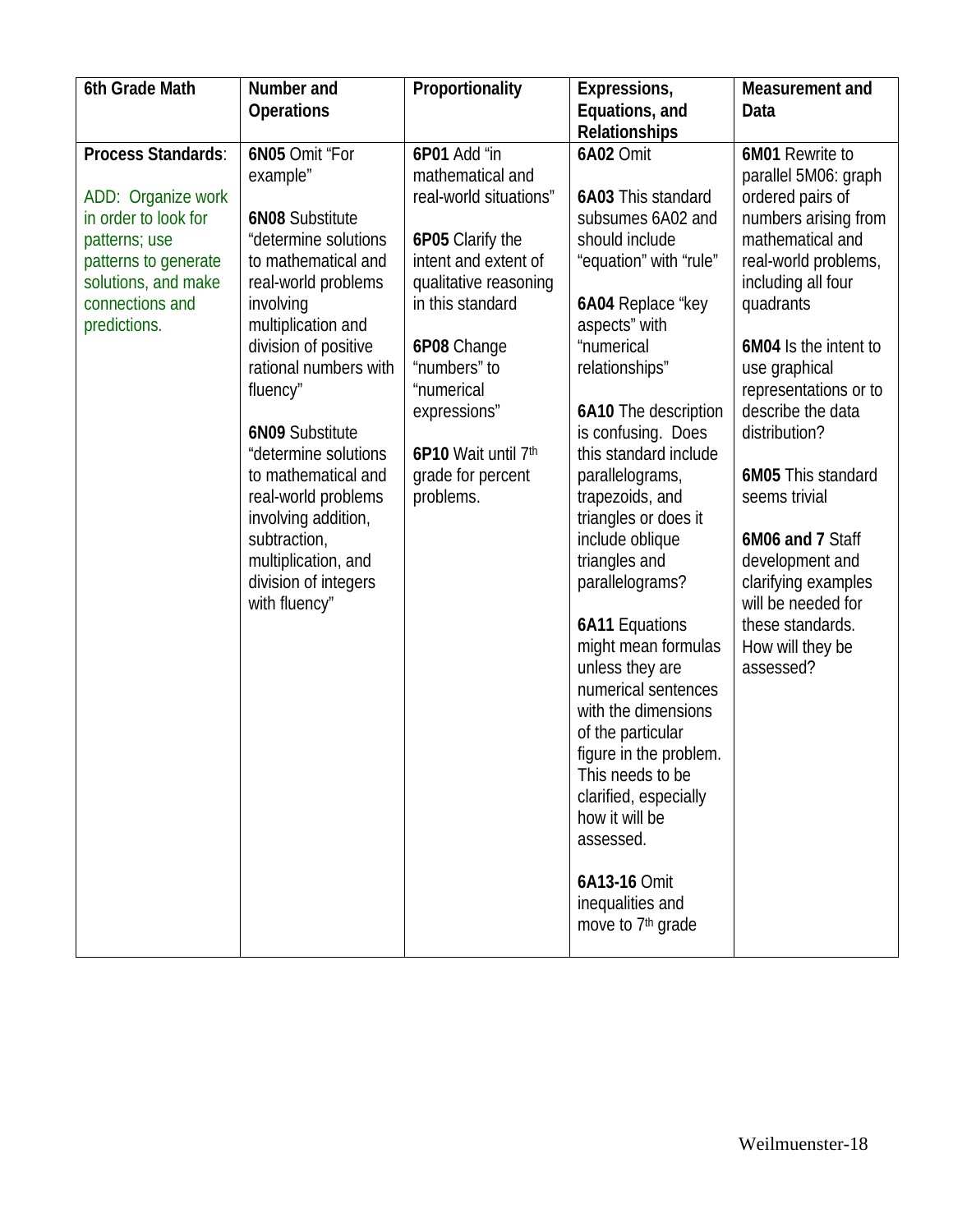| 7th Grade Math     | Number and         | Proportionality         | Expressions,        | Two-            | Measurement   |
|--------------------|--------------------|-------------------------|---------------------|-----------------|---------------|
|                    | <b>Operations</b>  |                         | Equations, and      | Dimensional and | and Data      |
|                    |                    |                         | Relationships       | Three-          |               |
|                    |                    |                         |                     | Dimensional     |               |
|                    |                    |                         |                     | <b>Figures</b>  |               |
| <b>Process</b>     | 7N01 Add "both     | 7P03 An example         | 7A01 Rewrite to     |                 | 7M02and 3 How |
| Standards:         | positive and       | is needed for           | "represent the      |                 | will these    |
|                    | negative" to add   | clarification.          | numerical           |                 | standards be  |
| ADD: Organize      | emphasis.          |                         | relationships in    |                 | assessed?     |
| work in order to   |                    | Add 6P10 to 7th         | mathematical"       |                 |               |
| look for patterns; | <b>7N02 Add</b>    | grade                   |                     |                 |               |
| use patterns to    | "including         |                         | 7A02 and 3 The      |                 |               |
| generate           | solutions          | <b>7P08 A restating</b> | "for example" is    |                 |               |
| solutions, and     | requiring applying | of the standard is      | not needed. Is      |                 |               |
| make               | the order of       | needed                  | the intent in these |                 |               |
| connections and    | operations within  |                         | standards to have   |                 |               |
| predictions.       | the context of the | 7P13 Clarify the        | the student         |                 |               |
|                    | problem"           | intent and extent       | explain the         |                 |               |
|                    |                    | of qualitative          | relationships in    |                 |               |
|                    |                    | reasoning in this       | the formulas        |                 |               |
|                    |                    | standard                | verbally and draw   |                 |               |
|                    |                    |                         | pictures to         |                 |               |
|                    |                    | 7P11, 13, and 15        | illustrate these    |                 |               |
|                    |                    | These standards         | relationships?      |                 |               |
|                    |                    | seem to overlap         | How will these      |                 |               |
|                    |                    | and might be            | standards be        |                 |               |
|                    |                    | combined                | assessed?           |                 |               |
|                    |                    |                         | 7A06 There          |                 |               |
|                    |                    |                         | should be a limit   |                 |               |
|                    |                    |                         | of two or three     |                 |               |
|                    |                    |                         | figures making up   |                 |               |
|                    |                    |                         | the composite       |                 |               |
|                    |                    |                         | figure.             |                 |               |
|                    |                    |                         |                     |                 |               |
|                    |                    |                         | 7A07 Rewrite the    |                 |               |
|                    |                    |                         | standard to         |                 |               |
|                    |                    |                         | parallel 6A13:      |                 |               |
|                    |                    |                         | write a one-        |                 |               |
|                    |                    |                         | variable (one-      |                 |               |
|                    |                    |                         | step) equation or   |                 |               |
|                    |                    |                         | inequality given a  |                 |               |
|                    |                    |                         | real-world or       |                 |               |
|                    |                    |                         | mathematical        |                 |               |
|                    |                    |                         | problem             |                 |               |
|                    |                    |                         | (including one      |                 |               |
|                    |                    |                         | modeled on a        |                 |               |
|                    |                    |                         | number line)        |                 |               |
|                    |                    |                         |                     |                 |               |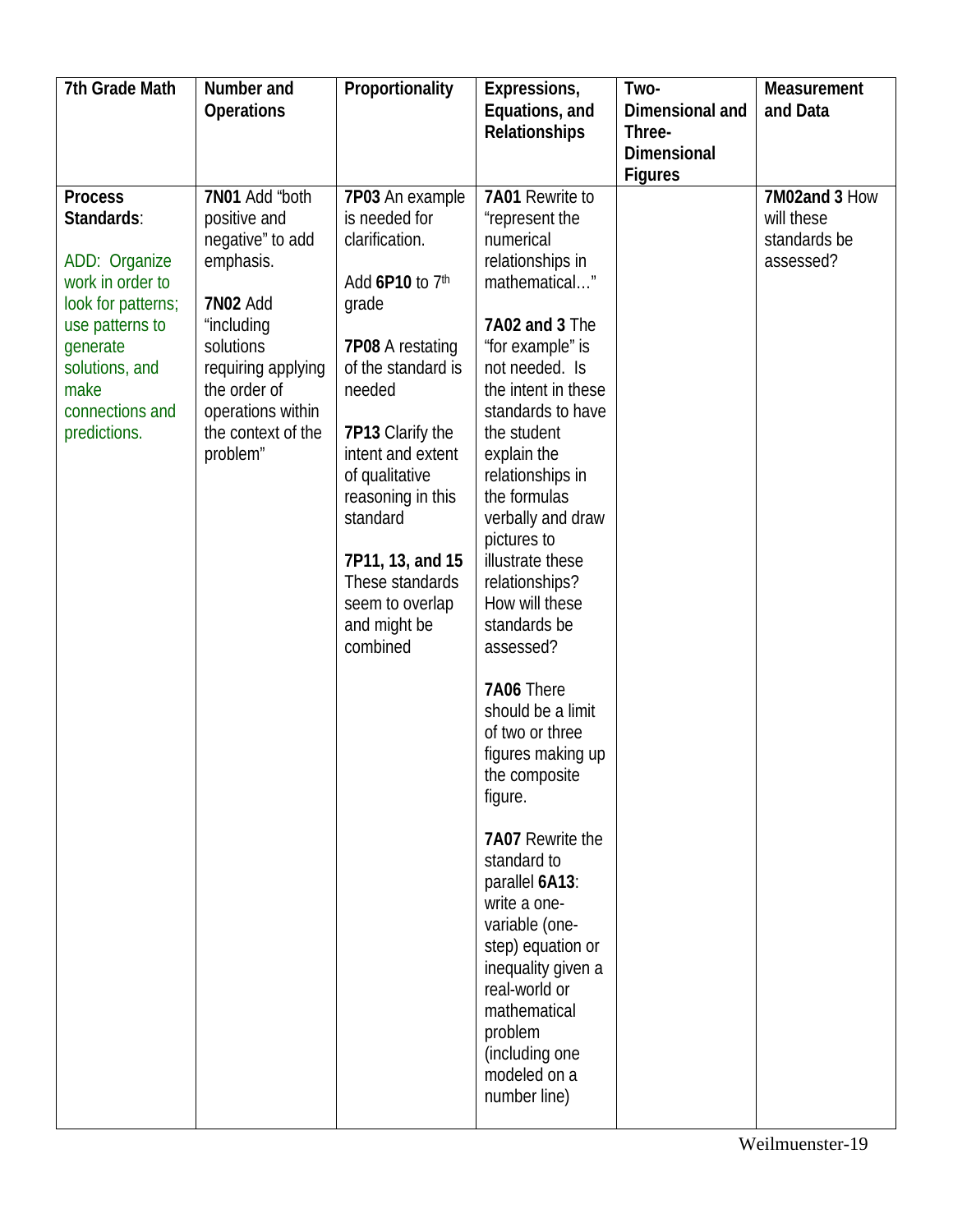| 8th Grade Math                                                                                                                     | Number and                                                                                                                                                                                                                                                         | Proportionality                                                                                                                                                                                                                                                                                                                                                                                                                                                                                                                              | Expressions,                                                                                                                                                                                                                                                                                                                                                                                                                                                                                                                              | Two-                                                                                                                                                                                                                | Measurement                                                                                                      |
|------------------------------------------------------------------------------------------------------------------------------------|--------------------------------------------------------------------------------------------------------------------------------------------------------------------------------------------------------------------------------------------------------------------|----------------------------------------------------------------------------------------------------------------------------------------------------------------------------------------------------------------------------------------------------------------------------------------------------------------------------------------------------------------------------------------------------------------------------------------------------------------------------------------------------------------------------------------------|-------------------------------------------------------------------------------------------------------------------------------------------------------------------------------------------------------------------------------------------------------------------------------------------------------------------------------------------------------------------------------------------------------------------------------------------------------------------------------------------------------------------------------------------|---------------------------------------------------------------------------------------------------------------------------------------------------------------------------------------------------------------------|------------------------------------------------------------------------------------------------------------------|
|                                                                                                                                    | <b>Operations</b>                                                                                                                                                                                                                                                  |                                                                                                                                                                                                                                                                                                                                                                                                                                                                                                                                              | Equations, and                                                                                                                                                                                                                                                                                                                                                                                                                                                                                                                            | <b>Dimensional</b>                                                                                                                                                                                                  | and Data                                                                                                         |
|                                                                                                                                    |                                                                                                                                                                                                                                                                    |                                                                                                                                                                                                                                                                                                                                                                                                                                                                                                                                              | <b>Relationships</b>                                                                                                                                                                                                                                                                                                                                                                                                                                                                                                                      | and Three-<br><b>Dimensional</b>                                                                                                                                                                                    |                                                                                                                  |
|                                                                                                                                    |                                                                                                                                                                                                                                                                    |                                                                                                                                                                                                                                                                                                                                                                                                                                                                                                                                              |                                                                                                                                                                                                                                                                                                                                                                                                                                                                                                                                           | <b>Figures</b>                                                                                                                                                                                                      |                                                                                                                  |
| <b>Process</b><br>Standards:<br>ADD: Organize                                                                                      | 8N01 How will<br>illustrating the<br>rational<br>approximation be                                                                                                                                                                                                  | 8P01 How<br>important is the<br>distinction<br>between the                                                                                                                                                                                                                                                                                                                                                                                                                                                                                   | 8A02-4 Is the intent<br>in these standards<br>to have the student<br>explain the                                                                                                                                                                                                                                                                                                                                                                                                                                                          | 8G01 Should<br>8P03 be included<br>here as dilations,<br>considering the                                                                                                                                            | 8M03 This<br>standard will<br>require staff<br>development                                                       |
| work in order to<br>look for patterns;<br>use patterns to<br>generate<br>solutions, and<br>make<br>connections and<br>predictions. | assessed? Also,<br>why were cube<br>roots restricted<br>for numbers less<br>than 225? Either<br>limit them to 125<br>or 1000.<br>Reorder 8N02 to<br>precede 8N05.<br>Combine 8N03<br>and 8N04 unless<br>there is a<br>particular way<br>8N03 is to be<br>assessed. | distance between<br>two points and<br>the length of the<br>segment with<br>those points as<br>endpoints?<br>8P02 It would be<br>helpful to include<br>the specific<br>attributes that will<br>be assessed.<br>8P03 There<br>should be a<br>specified<br>restriction on the<br>scale factor<br>(positive rational<br>number, any<br>rational number)<br>to know the<br>intent of the<br>standard and<br>what will be<br>assessed.<br>8P04 Specify<br>similar right<br>triangles for<br>clarity<br>8P06 Are any<br>restriction on k<br>needed? | relationships in the<br>formulas verbally<br>and draw pictures<br>to illustrate these<br>relationships? How<br>will these standards<br>be assessed?<br>8A09 Rewrite to<br>parallel 8A11: write<br>a corresponding<br>one-step equation<br>with variables on<br>both sides,<br>including rational<br>number coefficients<br>and constants,<br>when given a<br>mathematical or<br>real-world problem<br>8A10 and 13 Limit<br>this to tables and<br>graphs for<br>conceptual<br>foundation, and<br>move algebraic<br>methods to 9th<br>grade | property of<br>orientation when<br>the scale factor is<br>negative?<br>8G02 Again,<br>dilations need to<br>be included so<br>that the standard<br>is not trivial.<br>8G03 Again,<br>dilations should<br>be included | 8M04 Omit for<br>the sake of<br>investing more<br>time in the<br>algebraic<br>concepts new to<br>the grade level |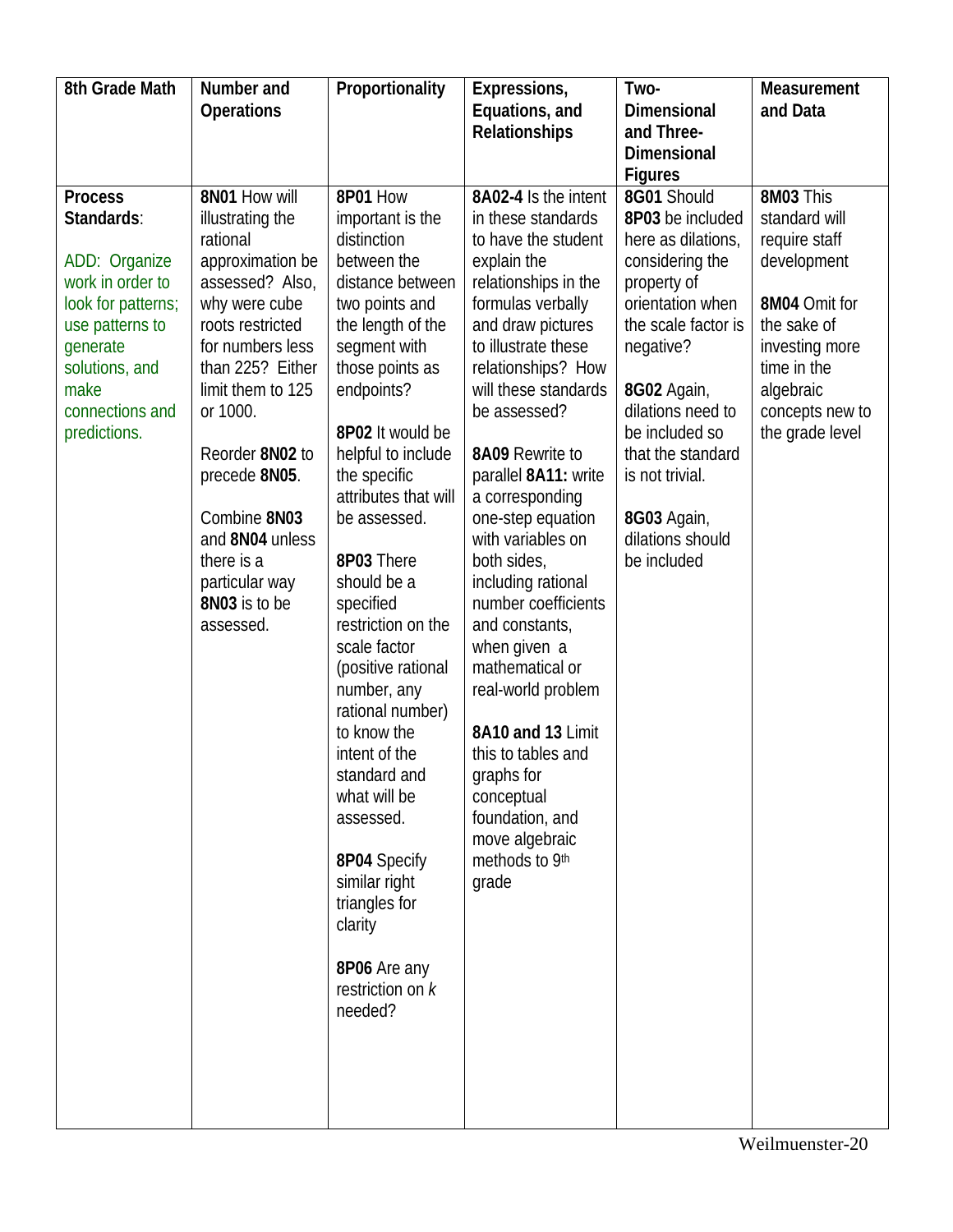| 8th Grade Math | Number and<br><b>Operations</b> | Proportionality                                                                                                  | Expressions,<br>Equations, and<br>Relationships | Two-<br><b>Dimensional</b><br>and Three-<br>Dimensional<br><b>Figures</b> | Measurement<br>and Data |
|----------------|---------------------------------|------------------------------------------------------------------------------------------------------------------|-------------------------------------------------|---------------------------------------------------------------------------|-------------------------|
|                |                                 | 8P08<br>Clarification is<br>needed<br>regarding the<br>criteria used to<br>determine<br>linearity of the<br>data |                                                 |                                                                           |                         |
|                |                                 | 8P10 and 11<br>There seems to<br>be an overlap in<br>these standards                                             |                                                 |                                                                           |                         |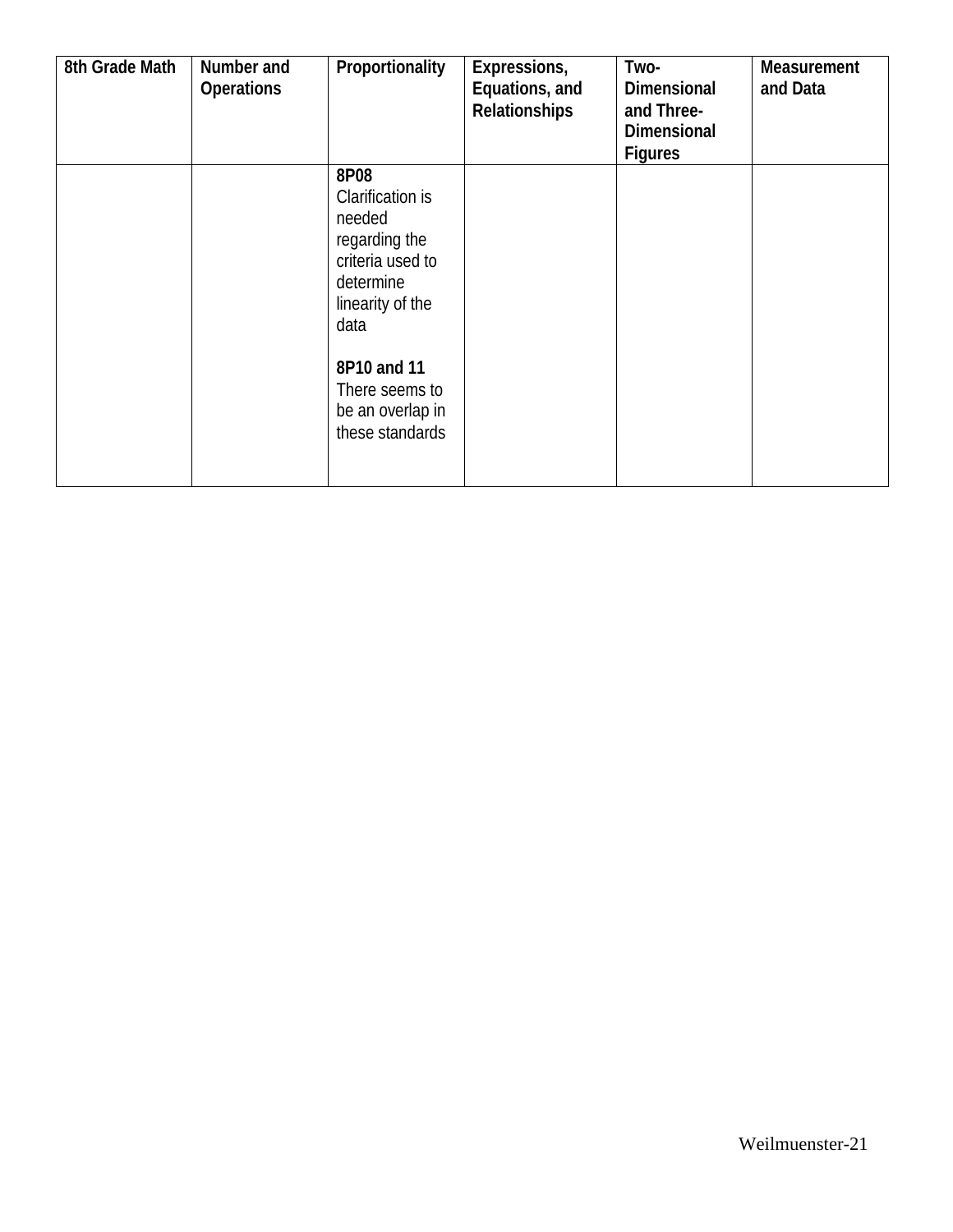### **MATHEMATICS TEKS REVISIONS Math Course/Grade Level: Algebra 1**

J. Weilmuenster

(See below for specifics by focal areas)

- **1. Is a complete and logical development of mathematics concepts followed for this grade level or course? What recommendations do you have for improvement?** The development is highly dependent upon concepts moved to  $8<sup>th</sup>$  grade, creating the critical need for staff development of middle school teachers. This course of Algebra 1 takes in some of the concepts currently taught in Algebra 2 and will require special attention be paid to vertical alignment.
- **2. Have the correct vocabulary and terminology been used? Where can changes be made for accuracy and/or clarity?** See specific standards in the table below.
- **3. Are there specific areas that need to be updated or reworked? Give specifics.** Standards A1L12 and 13, correlation and causation, should be reconsidered, at least in the clarity of the descriptions.
- **4. Are the mathematics concepts/content statements grade-level appropriate? Are important concepts missing at this grade level?** For the most part, the content is grade-level appropriate but will be challenging to many students. It is notable that the language of parent functions has been dropped. It is regrettable that technology is not mentioned as an appropriate tool in several places.
- **5. Are the Student Expectations clear and specific? What are suggested changes?** See specific standards in table below.
- **6. Is the subject area aligned horizontally and vertically? Where are there areas for improvement?**

Overall, the alignment is good with  $8<sup>th</sup>$  grade and Algebra 2. There seems to be more content than can be mastered in a school year calendar. Consideration might be given to waiting until Geometry to deal with radical expressions and until Algebra 2 for some of the quadratics transformations and the Remainder Theorem.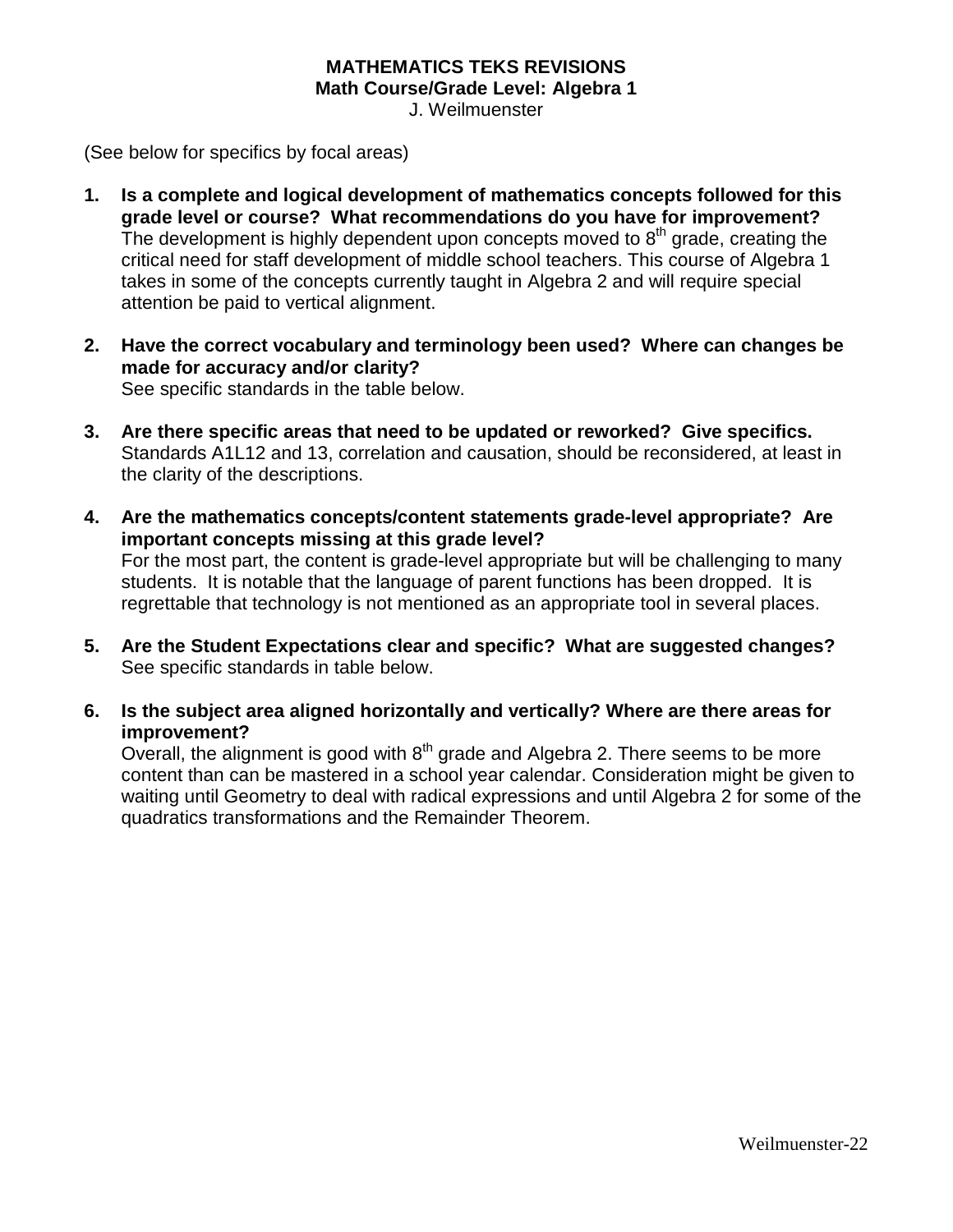| Algebra 1           | Linear Functions,<br>Equations, and<br>Inequalities          | Quadratics                                     | Other Functions,<br>Equations, and<br>Inequalities | <b>Number and Algebraic</b><br><b>Methods</b>            |
|---------------------|--------------------------------------------------------------|------------------------------------------------|----------------------------------------------------|----------------------------------------------------------|
| <b>Process</b>      | A1L12 and 14                                                 | A1Q02 This has no                              | A1002 Include the                                  | A1A01 A1A01 Clarification                                |
| Standards:          | Although this is an                                          | foundation in the                              | meaning of the                                     | is needed about the level of                             |
|                     | important concept, it                                        | development of                                 | variable x as well as                              | complexity of the radical                                |
| ADD:<br>Organize    | would be better to                                           | multiplication and<br>division in 3rd, 4th and | the values of a and b                              | expressions involved                                     |
| work in order       | continue the approach<br>beginning in 8 <sup>th</sup> grade, | 5 <sup>th</sup> grade, where the               |                                                    | A1A03 Would the                                          |
| to look for         | certainly using                                              | concept and                                    |                                                    | terminology of piece-wise                                |
| patterns; use       | technology, but bringing                                     | terminology of factor is                       |                                                    | functions help clarify the                               |
| patterns to         | in the terminology of                                        | absent                                         |                                                    | intent of the standard?                                  |
| generate            | linear regression and                                        |                                                |                                                    |                                                          |
| solutions, and      | combining the two                                            | A1Q03 Give example                             |                                                    | A1A05 Please clarify the                                 |
| make<br>connections | standards.                                                   | of the form as<br>provided in A2Q05. Is        |                                                    | standard form specified<br>(what are the restrictions on |
| and                 | A1L13 This is a rather                                       | it consistent with the h,                      |                                                    | the coefficient a?)                                      |
| predictions.        | subjective distinction.                                      | $k$ ?                                          |                                                    |                                                          |
|                     | How will it be                                               |                                                |                                                    | A1A14 Please clarify what is                             |
|                     | assessed?                                                    | A1Q04 Is the                                   |                                                    | meant by simple trinomials                               |
|                     | A1L18 As this does not                                       | absence of<br>parentheses                      |                                                    | A1A11 If the intent is to                                |
|                     | refer to a system of                                         | intentional? If there is                       |                                                    | combine like terms, just                                 |
|                     | inequalities, and to be                                      | horizontal shift, this is                      |                                                    | keep addition and                                        |
|                     | consistent with A1L16,                                       | new. What is intended                          |                                                    | subtraction in the standard.                             |
|                     | rewrite as: to an                                            | to change needs                                |                                                    | The product of two or more                               |
|                     | inequality                                                   | clarification.                                 |                                                    | polynomials will involve the                             |
|                     |                                                              |                                                |                                                    | properties of exponents.                                 |
|                     |                                                              | A1Q05 Clarify with an<br>example. The          |                                                    | Perhaps the standard needs<br>to be separated for the    |
|                     |                                                              | connection to                                  |                                                    | purposes of assessment.                                  |
|                     |                                                              | intercepts is not made                         |                                                    |                                                          |
|                     |                                                              | clear.                                         |                                                    |                                                          |
|                     |                                                              |                                                |                                                    |                                                          |
|                     |                                                              |                                                |                                                    |                                                          |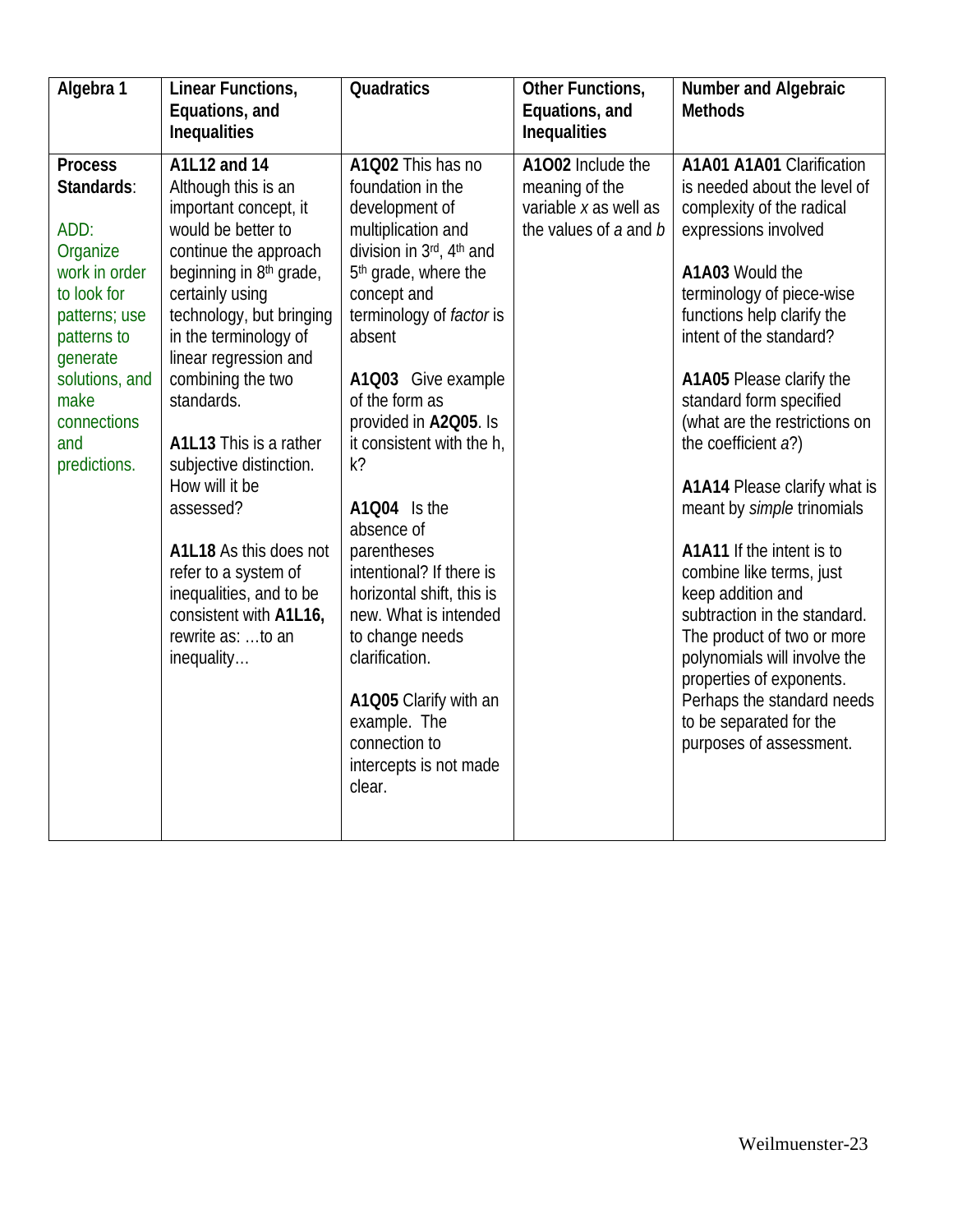#### **MATHEMATICS TEKS REVISIONS Math Course/Grade Level: Algebra 2**

J. Weilmuenster

(See below for specifics by focal areas)

- **1. Is a complete and logical development of mathematics concepts followed for this grade level or course? What recommendations do you have for improvement?**  The development of additional functions in Algebra 2 is logical and appropriate. Recommendations would be to focus on multiple representations as the functions are studied individually and also to keep the connection to parent functions as a theme throughout the course.
- **2. Have the correct vocabulary and terminology been used? Where can changes be made for accuracy and/or clarity?**

The more specific language is a welcome change. However, specific language including the multiple representations and parent functions should be added for emphasis and clarity. See specific standards in the table below.

- **3. Are there specific areas that need to be updated or reworked? Give specifics.** See specific standards in the table below.
- **4. Are the mathematics concepts/content statements grade-level appropriate? Are important concepts missing at this grade level?** It is good to bring back polynomials to Algebra 2 for college readiness rather than waiting until Precalculus. Moving conics to Precalculus will provide enough time to develop polynomials and matrices in Algebra 2.
- **5. Are the Student Expectations clear and specific? What are suggested changes?** Wording is clearer in many areas. See specific standards in table below.
- **6. Is the subject area aligned horizontally and vertically? Where are there areas for improvement?**

Algebra 1, Algebra 2, and Precalculus is better aligned in the draft. This is also better aligned to Statistics. Many concepts, such as polynomials, matrices, operations with and simplifying expressions, are brought in that were in Precalculus that should have been introduced earlier in Algebra 2 and extended or deepened in Precalculus for much needed fluency by the time students would be college and career ready.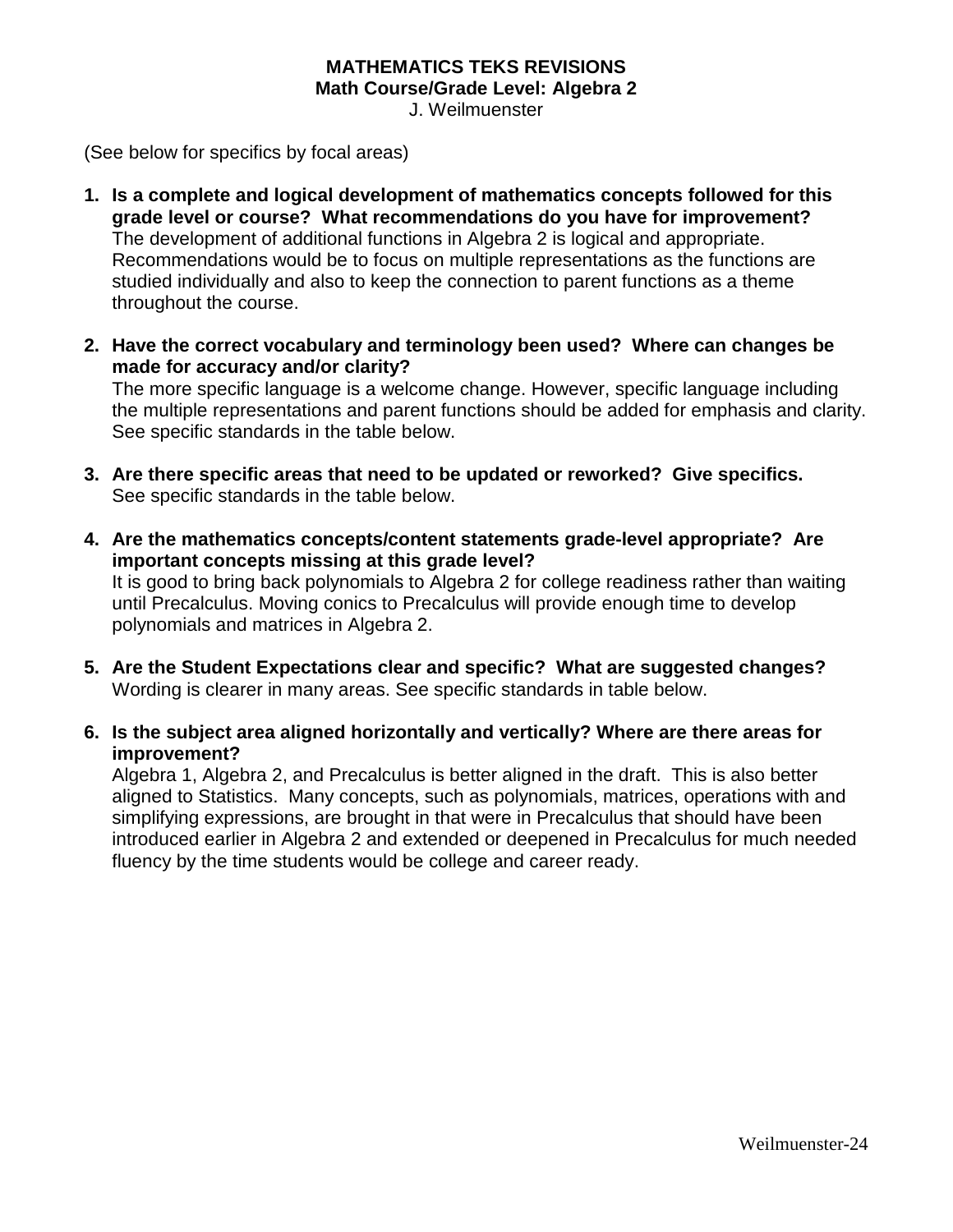| Algebra 2          |                     |                                                    |                                            |                          |          |
|--------------------|---------------------|----------------------------------------------------|--------------------------------------------|--------------------------|----------|
| <b>Features of</b> | Systems of          | Quadratics, square                                 | Other Functions,                           | Number and               | Data     |
| <b>Functions</b>   | Linear              | root, cubic and cube                               | Equations, and                             | <b>Algebraic Methods</b> | Analysis |
|                    | Functions,          | root functions,                                    | <b>Inequalities</b>                        |                          |          |
|                    | Equations, and      | equations, and                                     |                                            |                          |          |
|                    | Inequalities        | inequalities                                       |                                            |                          |          |
| A2F01 It is        | A2L01 Although      | A2Q01 This language                                | A2E05 Will Algebra 2                       | A2A08 Teachers do        |          |
| interesting to     | our current TEKS    | indicates a more overt                             | students no longer                         | this concurrently with   |          |
| note that linear   | does not explicitly | connection to use of                               | address domain and                         | the solving of           |          |
| and quadratic      | state that          | matrices to determine a                            | range?                                     | exponential and          |          |
| functions are      | systems should      | quadratic function.                                |                                            | logarithmic              |          |
| missing from the   | be linear, often    |                                                    | <b>A2E11</b> The function                  | equations. This          |          |
| list. The base is  | teachers have       | A2Q07 This should go                               | $f(x) = a/x$ probably                      | specific language is     |          |
| missing from the   | taken it that way,  | with conic sections, but                           | needs to be replaced                       | helpful as a             |          |
| logarithmic        | not teaching        | it does not fit in the                             | with $f(x) = k/x$ so that                  | standard.                |          |
| functions          | students to solve   | language of any of the                             | the parameter a is not                     |                          |          |
| although the last  | non-linear          | current Algebra 2 SE's                             | confused with the                          | A2A10 It is              |          |
| sentence seems     | systems at all.     | related to conic                                   | constant a.                                | appropriate to           |          |
| to indicate they   | The specificity of  | sections.                                          |                                            | specifically include     |          |
| should have        | this new standard   |                                                    | A2E13 This is nice                         | sum and difference       |          |
| base b. Cubic      | makes clear what    | A2Q08 It is interesting                            | language including a                       | of two cubes. In light   |          |
| and cube root      | is implicit in our  | that complex roots of                              | focus on appropriate                       | of this, it might be     |          |
| functions have     | current TEKS.       | square root equations                              | units. It is similar to                    | helpful for teachers     |          |
| been added, and    |                     | are addressed here.                                | the current TEKS                           | to have a complete       |          |
| given the draft    | A2L08 This          |                                                    | language but leaves                        | list of all methods      |          |
| standards this is  | language makes      | A2Q09 The specific                                 | out determining                            | that are intended        |          |
| a positive         | clear that we are   | language about                                     | reasonable domain                          | here.                    |          |
| change.            | not restricted only | extraneous solutions is                            | and range values                           |                          |          |
| A2F03 Rewrite      | to systems of       | good, but it doesn't                               | which is should be                         |                          |          |
| as: Describe and   | linear equations.   | relate to "quadratic<br>equations". It fits better | included.                                  |                          |          |
|                    |                     | with radical and rational                          |                                            |                          |          |
| analyze            |                     |                                                    | A2E14 Having specific                      |                          |          |
|                    |                     | equations.                                         | language regarding<br>extraneous solutions |                          |          |
|                    |                     | A2Q10 Rewrite as:                                  | may be helpful for                         |                          |          |
|                    |                     | generate cubic                                     | teachers. Keep the                         |                          |          |
|                    |                     | equations (not solve)                              | language about                             |                          |          |
|                    |                     |                                                    | connections among                          |                          |          |
|                    |                     |                                                    | multiple                                   |                          |          |
|                    |                     |                                                    | representations.                           |                          |          |
|                    |                     |                                                    |                                            |                          |          |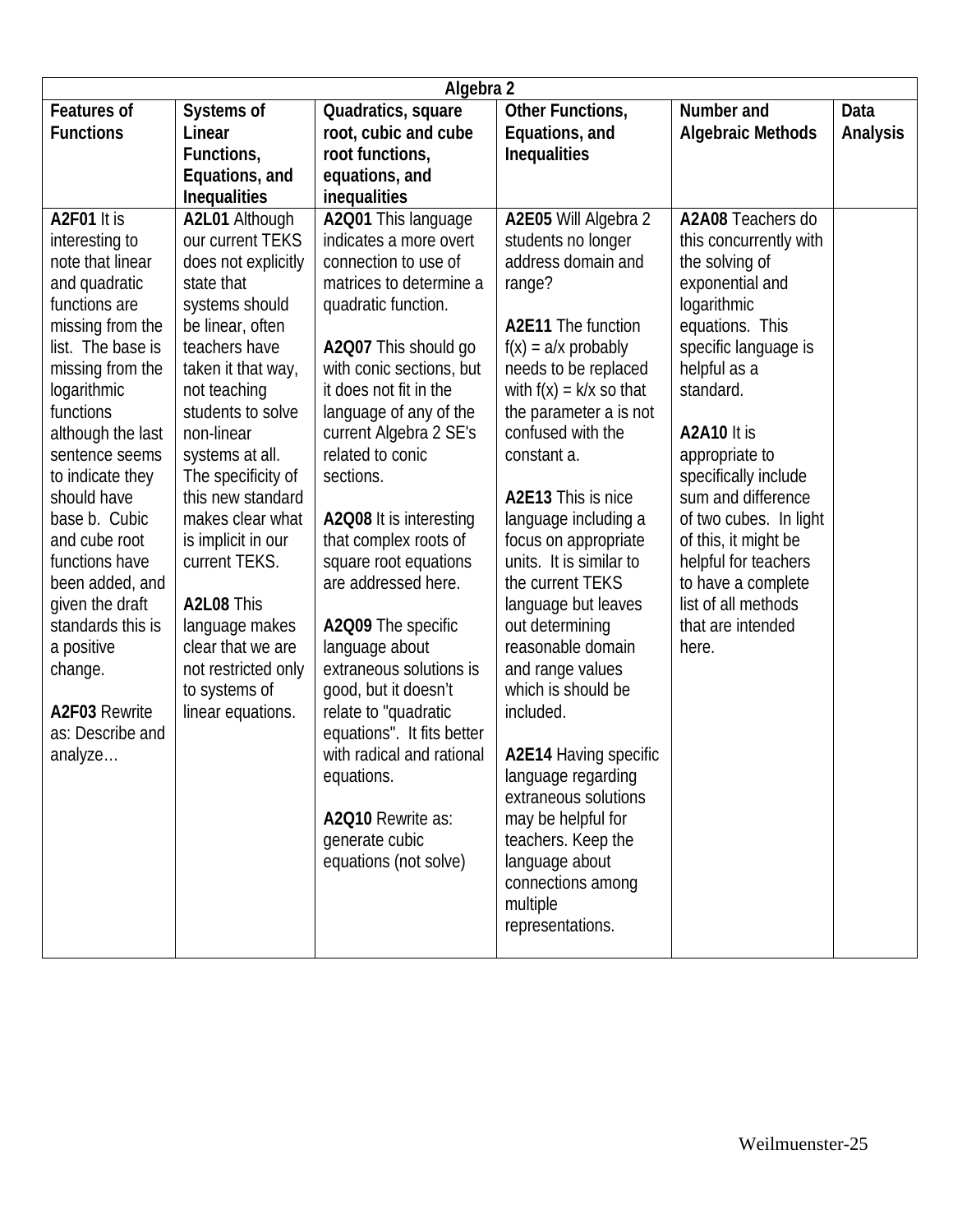### **MATHEMATICS TEKS REVISIONS Math Course/Grade Level: Geometry**

J. Weilmuenster

(See below for specifics by focal areas)

- **1. Is a complete and logical development of mathematics concepts followed for this grade level or course? What recommendations do you have for improvement?**  The development overall is very good, although there is too little use of technology and too much emphasis on formal proof.
- **2 Have the correct vocabulary and terminology been used? Where can changes be made for accuracy and/or clarity?** See specific standards in the table below.
- **3. Are there specific areas that need to be updated or reworked? Give specifics.** The standards that are concerned with probability are misplaced in geometry. Although probability and statistics are an important part of math learning, they don't need to be just stuck on at the end of geometry.
- **4. Are the mathematics concepts/content statements grade-level appropriate? Are important concepts missing at this grade level?** Missing: Use of technology and problems in context Not grade-level appropriate: radian measure should be in PreCalculus; GA04 and GC04 should be in Algebra 2
- **5. Are the Student Expectations clear and specific? What are suggested changes?** See specific standards in table below.
- **6. Is the subject area aligned horizontally and vertically? Where are there areas for improvement?**

If a topic is added to a grade level, then topics must be taken out to allow time for the depth of understanding. The TIMMS study was very emphatic that the United States teaches too many topics with very little depth at every level.